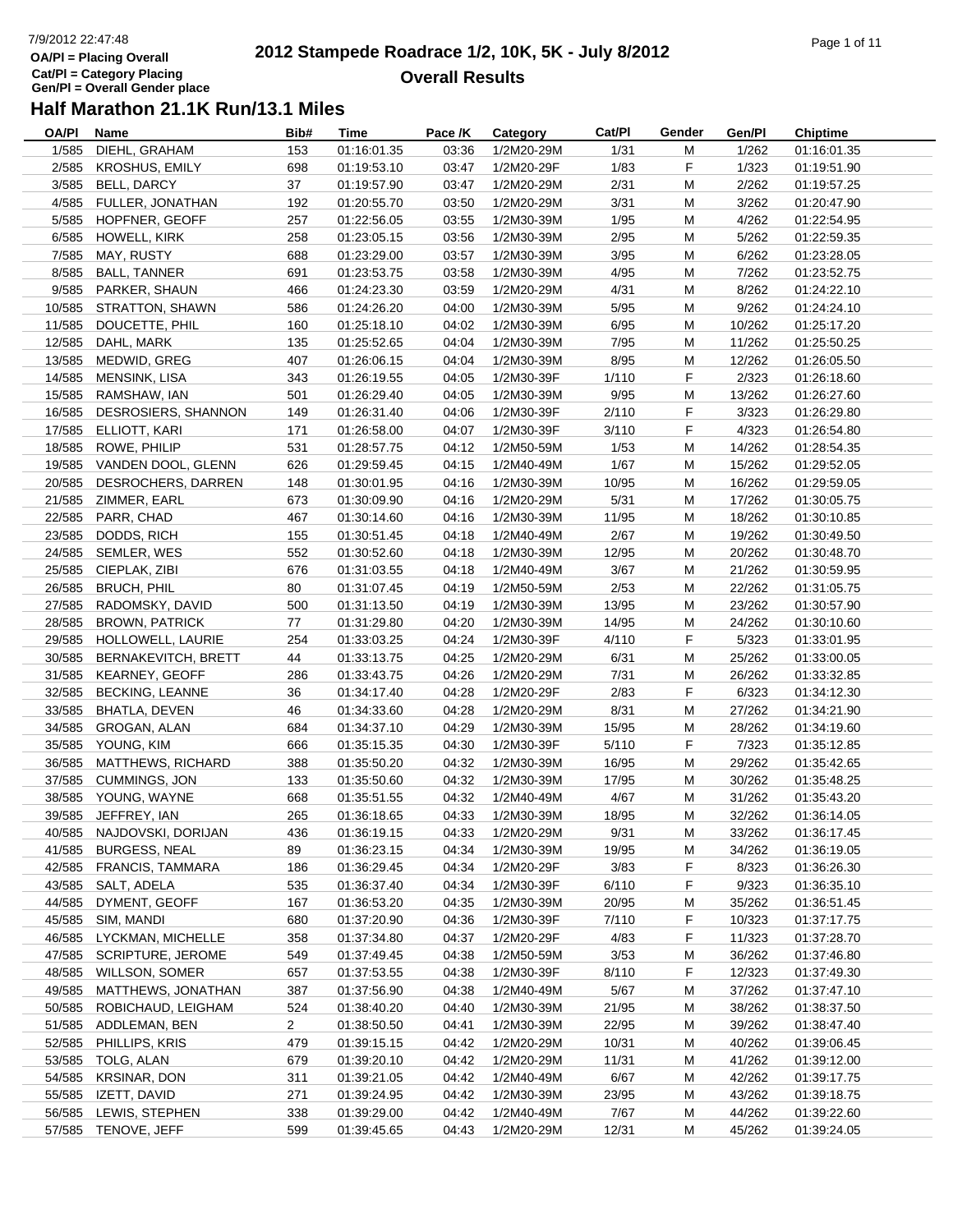# 7/9/2012 22:47:48**OA/Pl = Placing OverallCat/Pl = Category Placing Gen/Pl = Overall Gender place**

#### **2012 Stampede Roadrace 1/2, 10K, 5K - July 8/2012**  $P$ age 2 of 11 **Overall Results**

| OA/PI   | Name                       | Bib#           | Time        | Pace /K | Category   | Cat/PI | Gender | Gen/Pl | <b>Chiptime</b> |
|---------|----------------------------|----------------|-------------|---------|------------|--------|--------|--------|-----------------|
|         | 58/585 LIBIN, MICAH        | 340            | 01:39:48.15 | 04:43   | 1/2M30-39M | 24/95  | М      | 46/262 | 01:39:29.25     |
|         | 59/585 SMITH, KEVIN        | 565            | 01:39:52.30 | 04:43   | 1/2M30-39M | 25/95  | М      | 47/262 | 01:39:48.90     |
|         | 60/585 NEUFELD, JILL       | 441            | 01:40:00.80 | 04:44   | 1/2M40-49F | 1/85   | F      | 13/323 | 01:39:57.40     |
| 61/585  | DUNN, COLLEEN              | 165            | 01:40:11.10 | 04:44   | 1/2M30-39F | 9/110  | F      | 14/323 | 01:39:50.90     |
|         | 62/585 PSUTKA, MARK        | 494            | 01:40:15.55 | 04:45   | 1/2M60-69M | 1/14   | M      | 48/262 | 01:40:03.70     |
| 63/585  | TANG, PATRICIA             | 596            | 01:40:26.00 | 04:45   | 1/2M30-39F | 10/110 | F      | 15/323 | 01:40:19.05     |
| 64/585  | SCHINDEL, KEITH            | 541            | 01:40:28.60 | 04:45   | 1/2M30-39M | 26/95  | M      | 49/262 | 01:40:00.80     |
| 65/585  | LEWIS, ROBERT              | 337            | 01:40:45.60 | 04:46   | 1/2M40-49M | 8/67   | M      | 50/262 | 01:40:39.10     |
|         | 66/585 CULLINGHAM, MIKE    | 132            | 01:40:46.55 | 04:46   | 1/2M30-39M | 27/95  | M      | 51/262 | 01:40:35.80     |
|         | 67/585 SCHOENTHALER, LORNE | 545            | 01:40:49.95 | 04:46   | 1/2M50-59M | 4/53   | M      | 52/262 | 01:40:44.10     |
|         | 68/585 HODGSON, SCOTT      | 252            | 01:41:02.75 | 04:47   | 1/2M50-59M | 5/53   | M      | 53/262 | 01:40:48.20     |
|         | 69/585 HIDER, LAURA        | 248            | 01:41:10.50 | 04:47   | 1/2M30-39F | 11/110 | F.     | 16/323 | 01:41:03.70     |
|         | 70/585 HAGEL, BRUCE        | 695            | 01:41:12.25 | 04:47   | 1/2M40-49M | 9/67   | M      | 54/262 | 01:41:04.35     |
|         | 71/585 LOWE, JEFF          | 349            | 01:41:19.80 | 04:48   | 1/2M40-49M | 10/67  | M      | 55/262 | 01:41:12.50     |
|         | 72/585 PENDER, CARLY       | 473            | 01:41:28.30 | 04:48   | 1/2M20-29F | 5/83   | F.     | 17/323 | 01:41:18.05     |
|         | 73/585 HARDY, MARTIN       | 228            | 01:41:49.50 | 04:49   | 1/2M40-49M | 11/67  | M      | 56/262 | 01:41:40.20     |
|         | 74/585 ROGERS, JONATHAN    | 527            | 01:41:51.80 | 04:49   | 1/2M20-29M | 13/31  | M      | 57/262 | 01:41:39.70     |
|         | 75/585 CRANE-HANNA, TANIA  | 127            | 01:41:54.35 | 04:49   | 1/2M40-49F | 2/85   | F.     | 18/323 | 01:41:50.25     |
|         | 76/585 SMITH, COLIN        | 563            |             | 04:50   | 1/2M40-49M | 12/67  | M      | 58/262 |                 |
|         | 77/585 KETURAKIS, DEREK    |                | 01:41:58.90 |         |            |        |        |        | 01:41:47.20     |
|         |                            | 293            | 01:42:07.40 | 04:50   | 1/2M30-39M | 28/95  | M      | 59/262 | 01:42:04.75     |
|         | 78/585 BUSHELL, ELENA      | 94             | 01:42:11.10 | 04:50   | 1/2M20-29F | 6/83   | F      | 19/323 | 01:41:57.05     |
|         | 79/585 MORRISON, MICHEAL   | 424            | 01:42:13.10 | 04:50   | 1/2M30-39M | 29/95  | M      | 60/262 | 01:42:11.95     |
|         | 80/585 SWERTZ, JENNIFER    | 593            | 01:42:16.55 | 04:50   | 1/2M30-39F | 12/110 | F      | 20/323 | 01:41:31.60     |
|         | 81/585 BOURQUE, RENE       | 62             | 01:42:53.25 | 04:52   | 1/2M40-49M | 13/67  | M      | 61/262 | 01:42:47.05     |
|         | 82/585 BACA, CARLOS        | 22             | 01:43:00.30 | 04:52   | 1/2M30-39M | 30/95  | M      | 62/262 | 01:42:45.15     |
|         | 83/585 FORD, RUSS          | 184            | 01:43:01.45 | 04:52   | 1/2M30-39M | 31/95  | М      | 63/262 | 01:42:45.05     |
|         | 84/585 KINASCHUK, KENT     | 296            | 01:43:34.10 | 04:54   | 1/2M30-39M | 32/95  | М      | 64/262 | 01:43:27.65     |
|         | 85/585 BUTCHER, STUART     | 97             | 01:43:34.90 | 04:54   | 1/2M30-39M | 33/95  | М      | 65/262 | 01:43:06.85     |
|         | 86/585 LINDSCHINGER, TONI  | 342            | 01:43:43.50 | 04:54   | 1/2M30-39M | 34/95  | М      | 66/262 | 01:43:13.30     |
|         | 87/585 SASSO, JOHN         | 538            | 01:43:49.05 | 04:55   | 1/2M20-29M | 14/31  | M      | 67/262 | 01:43:44.55     |
|         | 88/585 JONES, HEIDI        | 281            | 01:43:49.10 | 04:55   | 1/2M20-29F | 7/83   | F.     | 21/323 | 01:43:43.55     |
|         | 89/585 ALLENDORF, ROB      | 10             | 01:43:52.05 | 04:55   | 1/2M40-49M | 14/67  | M      | 68/262 | 01:43:43.65     |
|         | 90/585 BENSLER, DEANNA     | 39             | 01:43:55.50 | 04:55   | 1/2M30-39F | 13/110 | F      | 22/323 | 01:43:50.70     |
|         | 91/585 BENKE, MICHAEL      | 38             | 01:43:56.65 | 04:55   | 1/2M30-39M | 35/95  | M      | 69/262 | 01:43:49.50     |
|         | 92/585 HRYNUIK, DALE       | 264            | 01:44:15.70 | 04:56   | 1/2M50-59M | 6/53   | M      | 70/262 | 01:44:10.85     |
|         | 93/585 GOODREAU, JAIME     | 203            | 01:44:22.30 | 04:56   | 1/2M20-29F | 8/83   | F.     | 23/323 | 01:44:10.05     |
|         | 94/585 MISFELDT, DAVID     | 414            | 01:44:23.90 | 04:56   | 1/2M50-59M | 7/53   | М      | 71/262 | 01:44:13.20     |
| 95/585  | MOLITOR, RANDY             | 418            | 01:44:38.60 | 04:57   | 1/2M50-59M | 8/53   | M      | 72/262 | 01:44:33.50     |
|         | 96/585 FOLK, KEVIN         | 699            | 01:44:43.55 | 04:57   | 1/2M40-49M | 15/67  | М      | 73/262 | 01:44:34.95     |
|         | 97/585 BOWIE, ALANNA       | 64             | 01:44:45.00 | 04:57   | 1/2M20-29F | 9/83   | F.     | 24/323 | 01:44:36.10     |
| 98/585  | <b>ISRAELSON, LARRY</b>    | 270            | 01:44:45.60 | 04:57   | 1/2M50-59M | 9/53   | M      | 74/262 | 01:44:05.40     |
|         | 99/585 VULIC, MARKO        | 635            | 01:44:47.10 | 04:57   | 1/2M40-49M | 16/67  | M      | 75/262 | 01:44:39.65     |
|         | 100/585 ANDERSON, ERIK     | 14             | 01:44:59.65 | 04:58   | 1/2M30-39M | 36/95  | M      | 76/262 | 01:44:41.95     |
|         | 101/585 PETR, TREVOR       | 477            | 01:45:05.65 | 04:58   | 1/2M30-39M | 37/95  | М      | 77/262 | 01:44:45.45     |
| 102/585 | BENSLER, TIM               | 40             | 01:45:07.90 | 04:58   | 1/2M30-39M | 38/95  | М      | 78/262 | 01:44:58.95     |
| 103/585 | <b>BLACK, KENT</b>         | 49             | 01:45:09.30 | 04:59   | 1/2M50-59M | 10/53  | M      | 79/262 | 01:44:53.00     |
|         | 104/585 HEDDERICK, GLENN   | 690            | 01:45:22.70 | 04:59   | 1/2M40-49M | 17/67  | M      | 80/262 | 01:45:02.25     |
|         | 105/585 HOOVER, REG        | 256            | 01:45:36.45 | 05:00   | 1/2M60-69M | 2/14   | M      | 81/262 | 01:45:24.05     |
|         | 106/585 VANGILST, JIM      | 627            | 01:45:37.95 | 05:00   | 1/2M50-59M | 11/53  | M      | 82/262 | 01:45:26.65     |
|         | 107/585 MERKOWSKY, MARK    | 409            | 01:45:49.05 | 05:00   | 1/2M50-59M | 12/53  | M      | 83/262 | 01:45:46.05     |
|         | 108/585 KARPIAK, DAVID     | 285            | 01:45:59.60 | 05:01   | 1/2M50-59M | 13/53  | M      | 84/262 | 01:45:54.10     |
|         | 109/585 MORLEY, DAN        | 137            | 01:46:01.60 | 05:01   | 1/2M40-49M | 18/67  | М      | 85/262 | 01:45:46.00     |
|         | 110/585 WARD, KIM          | 640            | 01:46:02.65 | 05:01   | 1/2M30-39F | 14/110 | F.     | 25/323 | 01:45:58.50     |
|         |                            |                |             |         |            |        |        |        |                 |
|         | 111/585 ALBINATI, KEITH    | 5 <sub>2</sub> | 01:46:21.90 | 05:02   | 1/2M50-59M | 14/53  | M      | 86/262 | 01:46:19.50     |
| 112/585 | <b>BROWN, ERIC</b>         | 73             | 01:46:47.00 | 05:03   | 1/2M50-59M | 15/53  | M      | 87/262 | 01:46:33.15     |
| 113/585 | MCCLIMANS, JAMIE           | 391            | 01:46:52.70 | 05:03   | 1/2M30-39F | 15/110 | F      | 26/323 | 01:46:42.90     |
|         | 114/585 WATKINS, SEAN      | 644            | 01:46:55.55 | 05:04   | 1/2M30-39M | 39/95  | M      | 88/262 | 01:46:45.35     |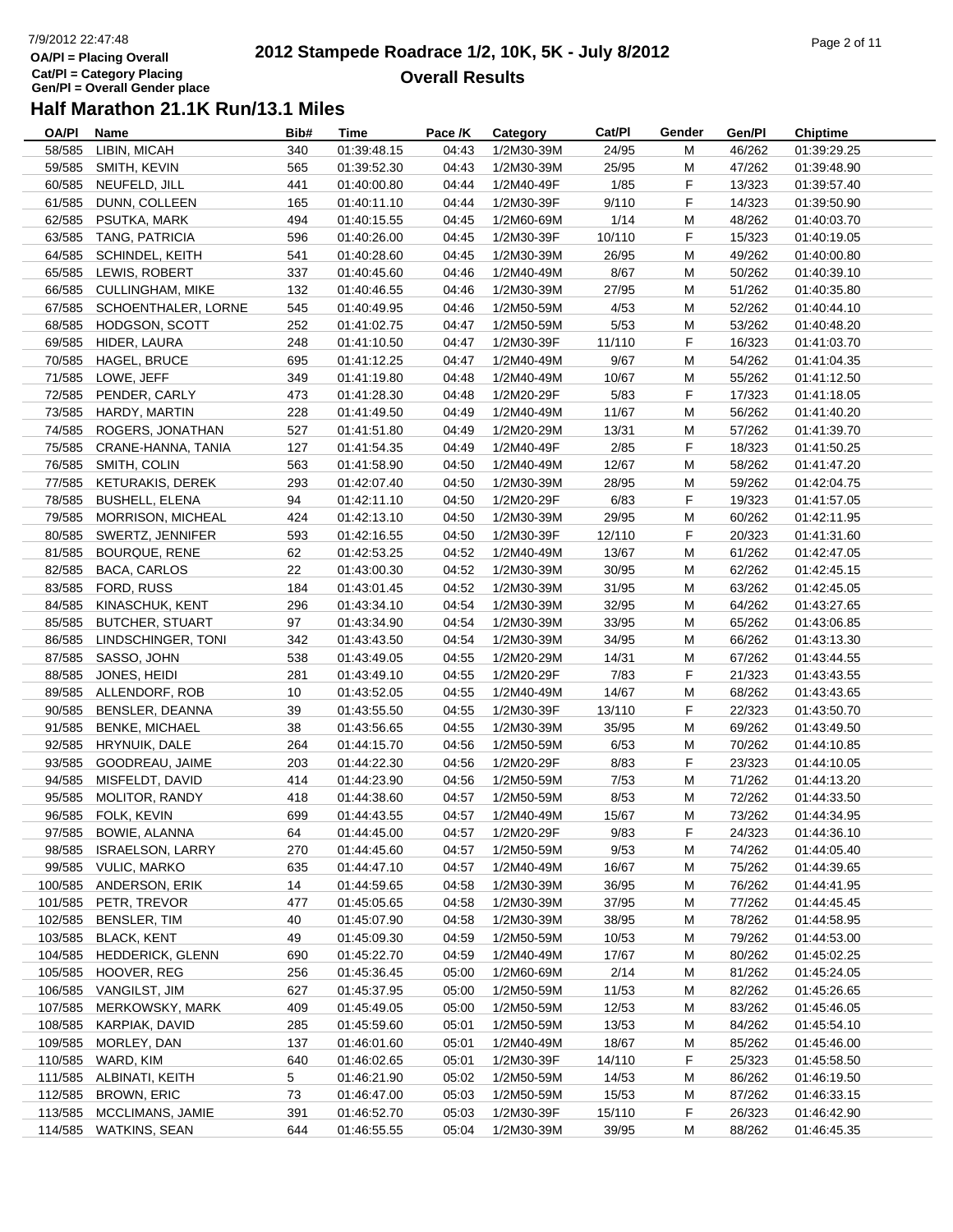# 7/9/2012 22:47:48**OA/Pl = Placing OverallCat/Pl = Category Placing Gen/Pl = Overall Gender place**

#### **2012 Stampede Roadrace 1/2, 10K, 5K - July 8/2012**  $P$ age 3 of 11 **Overall Results**

| OA/PI   | Name                     | Bib#           | Time        | Pace /K | Category   | Cat/Pl | Gender | Gen/Pl  | <b>Chiptime</b> |
|---------|--------------------------|----------------|-------------|---------|------------|--------|--------|---------|-----------------|
| 115/585 | POLSON, RORY             | 485            | 01:46:57.00 | 05:04   | 1/2M50-59M | 16/53  | M      | 89/262  | 01:46:28.40     |
| 116/585 | <b>BUDGELL, TREVOR</b>   | 84             | 01:47:04.40 | 05:04   | 1/2M30-39M | 40/95  | M      | 90/262  | 01:46:55.25     |
| 117/585 | <b>BLACK, LUCAS</b>      | 224            | 01:47:11.40 | 05:04   | 1/2M30-39M | 41/95  | M      | 91/262  | 01:46:38.80     |
| 118/585 | TRAN, KIEN               | 614            | 01:47:19.35 | 05:05   | 1/2M30-39M | 42/95  | М      | 92/262  | 01:47:05.50     |
| 119/585 | ANDERSON, DUSTIN         | 13             | 01:47:21.10 | 05:05   | 1/2M30-39M | 43/95  | M      | 93/262  | 01:46:46.90     |
| 120/585 | OLAR, JENIFER            | 451            | 01:47:24.45 | 05:05   | 1/2M40-49F | 3/85   | F      | 27/323  | 01:47:18.65     |
| 121/585 | MOORE, NICK              | 420            | 01:47:35.95 | 05:05   | 1/2M40-49M | 19/67  | M      | 94/262  | 01:47:25.15     |
| 122/585 | EDMONDS, MICHAEL         | 169            | 01:47:37.90 | 05:06   | 1/2M50-59M | 17/53  | M      | 95/262  | 01:47:23.40     |
| 123/585 | <b>BRUST, DENVER</b>     | 589            | 01:47:45.85 | 05:06   | 1/2M20-29M | 15/31  | M      | 96/262  | 01:47:40.50     |
| 124/585 | WOOLCOTT, LARA           | 661            | 01:47:55.65 | 05:06   | 1/2M30-39F | 16/110 | F      | 28/323  | 01:47:34.35     |
| 125/585 | FOURNIER, SEBASTIEN      | 185            | 01:48:10.30 | 05:07   | 1/2M30-39M | 44/95  | M      | 97/262  | 01:47:37.65     |
| 126/585 | GOODFELLOW, DAVID        | 201            | 01:48:10.40 | 05:07   | 1/2M40-49M | 20/67  | М      | 98/262  | 01:47:51.65     |
| 127/585 | PARR, MARK               | 468            | 01:48:13.40 | 05:07   | 1/2M30-39M | 45/95  | м      | 99/262  | 01:48:02.35     |
| 128/585 | MACDONALD, ERNIE         | 363            | 01:48:28.10 | 05:08   | 1/2M50-59M | 18/53  | M      | 100/262 | 01:48:22.50     |
| 129/585 | HUNT, BILL               | 677            | 01:48:32.40 | 05:08   | 1/2M30-39M | 46/95  | M      | 101/262 | 01:48:14.50     |
|         | 130/585 KOLBER, RACHEL   | 305            | 01:48:36.80 | 05:08   | 1/2M30-39F | 17/110 | F      | 29/323  | 01:48:18.95     |
| 131/585 | TACKNEY, CONAL           | 594            | 01:48:45.95 | 05:09   | 1/2M30-39M | 47/95  | M      | 102/262 | 01:48:27.75     |
| 132/585 | JOHNS, BRIAN             | 276            | 01:49:17.50 | 05:10   | 1/2M50-59M | 19/53  | M      | 103/262 | 01:48:40.45     |
| 133/585 | HOIDAS, ANGELA           | 253            | 01:49:17.60 | 05:10   | 1/2M20-29F | 10/83  | F.     | 30/323  | 01:49:10.45     |
|         | 134/585 VORDING, JEN     | 634            | 01:49:29.05 | 05:11   | 1/2M30-39F | 18/110 | F      | 31/323  | 01:49:22.45     |
| 135/585 | POTTINGER, DUNCAN        | 488            | 01:49:40.55 | 05:11   | 1/2M40-49M | 21/67  | M      | 104/262 | 01:49:16.05     |
|         |                          |                |             |         |            |        | F      |         |                 |
| 136/585 | SOLOMON, SARAH           | 571            | 01:49:49.85 | 05:12   | 1/2M30-39F | 19/110 |        | 32/323  | 01:49:35.30     |
|         | 137/585 LUTZ, RYAN       | 355            | 01:49:58.70 | 05:12   | 1/2M20-29M | 16/31  | M      | 105/262 | 01:49:43.45     |
|         | 138/585 MORATINOS, JESUS | 421            | 01:50:06.50 | 05:13   | 1/2M30-39M | 48/95  | M      | 106/262 | 01:49:35.45     |
| 139/585 | <b>RENNER, KURT</b>      | 513            | 01:50:15.20 | 05:13   | 1/2M50-59M | 20/53  | M      | 107/262 | 01:49:34.60     |
|         | 140/585 STRUEBY, JILL    | 587            | 01:50:26.40 | 05:14   | 1/2M30-39F | 20/110 | F      | 33/323  | 01:50:06.80     |
| 141/585 | MCINNIS, GERARD          | 400            | 01:50:26.55 | 05:14   | 1/2M40-49M | 22/67  | M      | 108/262 | 01:50:06.40     |
| 142/585 | FRYDMAN, CHERYL          | 191            | 01:50:35.85 | 05:14   | 1/2M20-29F | 11/83  | F      | 34/323  | 01:50:32.85     |
| 143/585 | GOODFELLOW, RAY          | 202            | 01:50:44.55 | 05:14   | 1/2M50-59M | 21/53  | M      | 109/262 | 01:50:25.35     |
| 144/585 | CHOWDHURY, TAREQ         | 113            | 01:50:46.40 | 05:14   | 1/2M40-49M | 23/67  | M      | 110/262 | 01:50:37.55     |
| 145/585 | CAMPBELL, MICHAEL        | 101            | 01:50:48.10 | 05:15   | 1/2M40-49M | 24/67  | M      | 111/262 | 01:50:11.40     |
| 146/585 | HENLEY, DEAN             | 379            | 01:50:48.30 | 05:15   | 1/2M50-59M | 22/53  | M      | 112/262 | 01:50:20.55     |
| 147/585 | <b>MCWILLIAMS, KEN</b>   | 705            | 01:50:50.10 | 05:15   | 1/2M40-49M | 25/67  | M      | 113/262 | 01:50:29.70     |
| 148/585 | DAVISON, TREVOR          | 139            | 01:51:01.80 | 05:15   | 1/2M30-39M | 49/95  | M      | 114/262 | 01:50:52.60     |
| 149/585 | REIMER, ROXANNE          | 508            | 01:51:11.15 | 05:16   | 1/2M30-39F | 21/110 | F.     | 35/323  | 01:50:59.55     |
| 150/585 | PATERSON, ERYN           | 471            | 01:51:27.55 | 05:16   | 1/2M40-49F | 4/85   | F.     | 36/323  | 01:51:10.80     |
| 151/585 | FUNG, LYNDA              | 193            | 01:51:50.20 | 05:18   | 1/2M40-49F | 5/85   | F      | 37/323  | 01:51:25.65     |
| 152/585 | NANDEZ, ISRAEL           | 269            | 01:51:52.65 | 05:18   | 1/2M30-39M | 50/95  | M      | 115/262 | 01:51:01.65     |
| 153/585 | MALTSEV, MIKHAIL         | 373            | 01:52:06.55 | 05:18   | 1/2M30-39M | 51/95  | M      | 116/262 | 01:51:54.65     |
|         | 154/585 CHASE, RYAN      | 111            | 01:52:14.20 | 05:19   | 1/2M30-39M | 52/95  | M      | 117/262 | 01:51:56.30     |
| 155/585 | STEWART, R.              | 582            | 01:52:17.15 | 05:19   | 1/2M30-39M | 53/95  | M      | 118/262 | 01:51:38.45     |
| 156/585 | ROWDEN, NATASHA          | 530            | 01:52:23.95 | 05:19   | 1/2M30-39F | 22/110 | F      | 38/323  | 01:52:00.05     |
| 157/585 | TREMAINE, DEAN           | 615            | 01:52:31.85 | 05:19   | 1/2M40-49M | 26/67  | M      | 119/262 | 01:52:13.60     |
| 158/585 | REYES, CARLOS            | 515            | 01:52:42.45 | 05:20   | 1/2M40-49M | 27/67  | М      | 120/262 | 01:52:11.45     |
| 159/585 | SELVANANDAN, VAMINI      | 551            | 01:52:47.70 | 05:20   | 1/2M30-39F | 23/110 | F      | 39/323  | 01:52:37.45     |
| 160/585 | <b>GUAY, PATRICE</b>     | 208            | 01:52:49.10 | 05:20   | 1/2M30-39M | 54/95  | M      | 121/262 | 01:52:35.30     |
| 161/585 | <b>GEDDES, NICOLE</b>    | 197            | 01:52:53.65 | 05:21   | 1/2M20-29F | 12/83  | F      | 40/323  | 01:52:18.55     |
| 162/585 | DIDONATO, DON            | 152            | 01:52:55.15 | 05:21   | 1/2M50-59M | 23/53  | M      | 122/262 | 01:52:29.90     |
| 163/585 | BENZ, CATHY              | 43             | 01:53:03.40 | 05:21   | 1/2M50-59F | 1/34   | F      | 41/323  | 01:52:53.60     |
| 164/585 | HALPRIN, DANYAEL         | 218            | 01:53:06.35 | 05:21   | 1/2M40-49F | 6/85   | F      | 42/323  | 01:52:46.15     |
| 165/585 | LEIGHTON, RICHARD        | 331            | 01:53:08.55 | 05:21   | 1/2M50-59M | 24/53  | M      | 123/262 | 01:52:38.90     |
| 166/585 | ARTUS, RICK              | 19             | 01:53:08.70 | 05:21   | 1/2M40-49M | 28/67  | М      | 124/262 | 01:52:39.05     |
| 167/585 | <b>BAYLIS, LESLIE</b>    | 33             | 01:53:30.20 | 05:22   | 1/2M40-49F | 7/85   | F      | 43/323  | 01:53:01.65     |
| 168/585 | CRANSTONE, DAVID         | 128            | 01:53:45.80 | 05:23   | 1/2M40-49M | 29/67  | M      | 125/262 | 01:53:33.45     |
| 169/585 | STRAATHOF, JEFF          | 585            | 01:53:47.70 | 05:23   | 1/2M20-29M | 17/31  | M      | 126/262 | 01:53:34.65     |
| 170/585 | WESA, KEVIN              | 647            | 01:53:57.35 | 05:24   | 1/2M40-49M | 30/67  | M      | 127/262 | 01:53:40.35     |
|         | 171/585 ALLAN, SALLY     | 8 <sub>o</sub> | 01:54:06.00 | 05:24   | 1/2M40-49F | 8/85   | F      | 44/323  | 01:53:47.75     |
|         |                          |                |             |         |            |        |        |         |                 |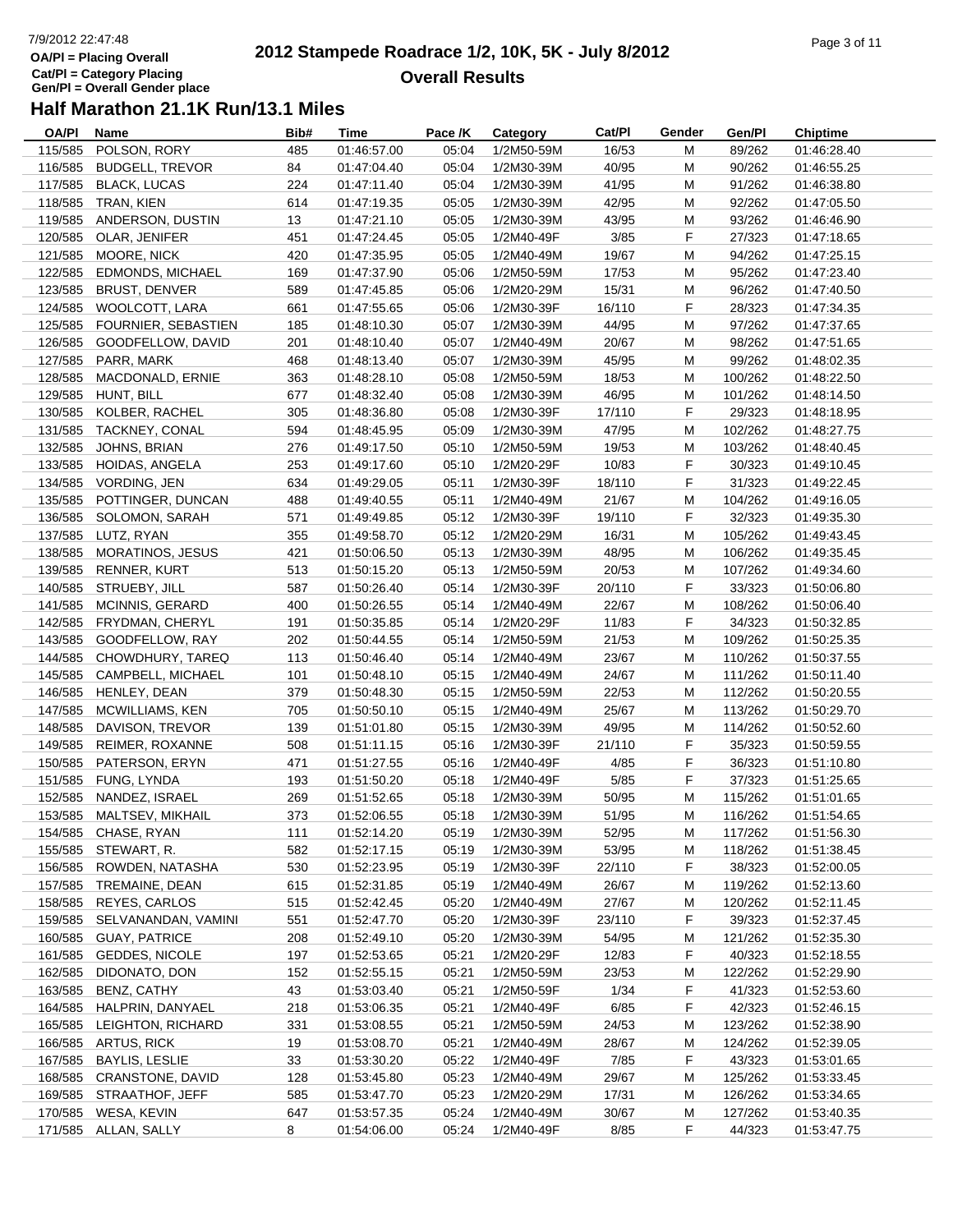# 7/9/2012 22:47:49**OA/Pl = Placing OverallCat/Pl = Category Placing Gen/Pl = Overall Gender place**

#### **2012 Stampede Roadrace 1/2, 10K, 5K - July 8/2012**  $P$ age 4 of 11 **Overall Results**

| OA/PI   | Name                      | Bib# | Time        | Pace /K | Category                 | Cat/PI | Gender | Gen/Pl  | <b>Chiptime</b>            |
|---------|---------------------------|------|-------------|---------|--------------------------|--------|--------|---------|----------------------------|
| 172/585 | TAYLOR, PAUL              | 598  | 01:54:14.05 | 05:24   | 1/2M30-39M               | 55/95  | M      | 128/262 | 01:53:41.10                |
| 173/585 | SMITH, STEVE              | 568  | 01:54:15.95 | 05:24   | 1/2M50-59M               | 25/53  | M      | 129/262 | 01:53:11.05                |
| 174/585 | NEILL, SHAUN              | 438  | 01:54:26.25 | 05:25   | 1/2M30-39M               | 56/95  | M      | 130/262 | 01:46:26.25                |
| 175/585 | HNATYSHYN, MELANIE        | 251  | 01:54:30.40 | 05:25   | 1/2M20-29F               | 13/83  | F      | 45/323  | 01:54:01.85                |
| 176/585 | O'GRADY, PAUL             | 450  | 01:54:30.45 | 05:25   | 1/2M30-39M               | 57/95  | M      | 131/262 | 01:54:13.60                |
| 177/585 | BESSETTE, DOUGLAS         | 45   | 01:54:32.05 | 05:25   | 1/2M30-39M               | 58/95  | M      | 132/262 | 01:54:09.55                |
| 178/585 | PERRY, AUDREY             | 475  | 01:54:32.90 | 05:25   | 1/2M20-29F               | 14/83  | F      | 46/323  | 01:54:10.85                |
| 179/585 | MCGUIRE, PADDY            | 398  | 01:54:38.60 | 05:26   | 1/2M40-49M               | 31/67  | M      | 133/262 | 01:54:14.15                |
| 180/585 | MOISAN, CHRISTOPHER       | 417  | 01:54:43.00 | 05:26   | 1/2M30-39M               | 59/95  | M      | 134/262 | 01:54:14.95                |
| 181/585 | MACDONALD, ALIX           | 362  | 01:54:50.15 | 05:26   | 1/2M40-49F               | 9/85   | F      | 47/323  | 01:54:26.35                |
| 182/585 | MONTGOMERY, MARK          | 419  | 01:54:51.20 | 05:26   | 1/2M30-39M               | 60/95  | M      | 135/262 | 01:54:29.50                |
| 183/585 | REID, BRADEN              | 504  | 01:54:54.45 | 05:26   | 1/2M30-39F               | 24/110 | F      | 48/323  | 01:54:44.25                |
| 184/585 | MCKERNON, LESLIE          | 402  | 01:54:58.60 | 05:26   | 1/2M40-49F               | 10/85  | F      | 49/323  | 01:54:35.60                |
| 185/585 | LAUTERMILCH, DOUG         | 324  | 01:54:59.65 | 05:27   | 1/2M50-59M               | 26/53  | M      | 136/262 | 01:54:43.75                |
| 186/585 | HAMILTON, AURORA          | 220  | 01:55:09.40 | 05:27   | 1/2M50-59F               | 2/34   | F      | 50/323  | 01:54:54.30                |
|         | 187/585 FERNANDEZ, JESUS  | 704  | 01:55:09.55 | 05:27   | 1/2M30-39M               | 61/95  | M      | 137/262 | 01:54:19.40                |
| 188/585 | <b>BURKE, DECLAN</b>      | 90   | 01:55:28.20 | 05:28   | 1/2M30-39M               | 62/95  | M      | 138/262 | 01:55:05.30                |
| 189/585 |                           |      |             |         |                          |        | M      |         |                            |
|         | MULVIHILL, TERRY          | 427  | 01:55:29.20 | 05:28   | 1/2M50-59M<br>1/2M20-29M | 27/53  |        | 139/262 | 01:54:37.65<br>01:54:46.65 |
| 190/585 | NIEDLING, KURTIS          | 445  | 01:55:31.10 | 05:28   |                          | 18/31  | M      | 140/262 |                            |
| 191/585 | GACE, BRADLEY             | 709  | 01:55:32.75 | 05:28   | 1/2M40-49M               | 32/67  | М      | 141/262 | 01:55:05.85                |
| 192/585 | HEISTERMAN, BRANDI        | 239  | 01:55:35.40 | 05:28   | 1/2M30-39F               | 25/110 | F      | 51/323  | 01:55:09.40                |
| 193/585 | <b>IKEBUCHI, JENNIFER</b> | 266  | 01:55:37.50 | 05:28   | 1/2M20-29F               | 15/83  | F.     | 52/323  | 01:54:56.65                |
| 194/585 | HARDMAN, TERRY            | 227  | 01:55:40.30 | 05:28   | 1/2M30-39F               | 26/110 | F      | 53/323  | 01:55:05.50                |
|         | 195/585 LEITCH, MARGARET  | 332  | 01:55:46.60 | 05:29   | 1/2M30-39F               | 27/110 | F.     | 54/323  | 01:55:13.70                |
| 196/585 | DRYER, BRENDA             | 163  | 01:56:07.85 | 05:30   | 1/2M30-39F               | 28/110 | F.     | 55/323  | 01:55:53.95                |
| 197/585 | NAIL, WES                 | 435  | 01:56:10.90 | 05:30   | 1/2M30-39M               | 63/95  | M      | 142/262 | 01:55:23.10                |
| 198/585 | SCHINDEL, GREG            | 540  | 01:56:12.00 | 05:30   | 1/2M30-39M               | 64/95  | M      | 143/262 | 01:55:44.55                |
| 199/585 | JAMIESON, KYLA            | 274  | 01:56:19.55 | 05:30   | 1/2M20-29F               | 16/83  | F      | 56/323  | 01:56:03.50                |
| 200/585 | <b>BUTLER, CLAIRE</b>     | 98   | 01:56:43.00 | 05:31   | 1/2M40-49F               | 11/85  | F      | 57/323  | 01:56:35.50                |
| 201/585 | MURPHY, KELLY             | 434  | 01:56:43.15 | 05:31   | 1/2M40-49F               | 12/85  | F.     | 58/323  | 01:56:35.25                |
| 202/585 | <b>WICHERS, STACEY</b>    | 652  | 01:56:44.90 | 05:31   | 1/2M40-49F               | 13/85  | F.     | 59/323  | 01:56:14.45                |
| 203/585 | FECH, TIANA               | 177  | 01:56:45.70 | 05:32   | 1/2M30-39F               | 29/110 | F.     | 60/323  | 01:56:18.15                |
| 204/585 | <b>REIMER, SUSAN</b>      | 509  | 01:57:02.40 | 05:32   | 1/2M40-49F               | 14/85  | F      | 61/323  | 01:56:35.25                |
| 205/585 | HANNAH, KEITH             | 50   | 01:57:02.90 | 05:32   | 1/2M50-59M               | 28/53  | M      | 144/262 | 01:56:53.10                |
| 206/585 | <b>BRYSON, KIRSTEN</b>    | 82   | 01:57:08.25 | 05:33   | 1/2M20-29F               | 17/83  | F      | 62/323  | 01:56:53.00                |
| 207/585 | REID, DAVE                | 506  | 01:57:10.80 | 05:33   | 1/2M40-49M               | 33/67  | М      | 145/262 | 01:55:55.80                |
| 208/585 | DIRKS, SARAH              | 154  | 01:57:15.85 | 05:33   | 1/2M30-39F               | 30/110 | F      | 63/323  | 01:57:02.80                |
| 209/585 | BROWNLEE, KEN             | 78   | 01:57:15.90 | 05:33   | 1/2M30-39M               | 65/95  | M      | 146/262 | 01:57:04.90                |
|         | 210/585 COLEMAN, CYNTHIA  | 120  | 01:57:23.00 | 05:33   | 1/2M30-39F               | 31/110 | F.     | 64/323  | 01:56:42.20                |
|         | 211/585 BEAUDOIN, BENITO  | 35   | 01:57:30.70 | 05:34   | 1/2M40-49M               | 34/67  | M      | 147/262 | 01:57:09.45                |
| 212/585 | <b>GRENIER, VICKY</b>     | 207  | 01:57:31.10 | 05:34   | 1/2M30-39F               | 32/110 | F      | 65/323  | 01:57:08.05                |
| 213/585 | SPICE, RON                | 574  | 01:57:49.60 | 05:35   | 1/2M50-59M               | 29/53  | M      | 148/262 | 01:57:31.95                |
| 214/585 | PAVEY, IAN                | 701  | 01:57:57.70 | 05:35   | 1/2M30-39M               | 66/95  | M      | 149/262 | 01:57:37.25                |
| 215/585 | TRETIAK, PAMELA           | 616  | 01:58:00.00 | 05:35   | 1/2M30-39F               | 33/110 | F      | 66/323  | 01:56:50.55                |
| 216/585 | STILLING, LEE             | 584  | 01:58:03.25 | 05:35   | 1/2M50-59M               | 30/53  | M      | 150/262 | 01:57:12.00                |
| 217/585 | MURAKAMI, GARY            | 694  | 01:58:03.55 | 05:35   | 1/2M50-59M               | 31/53  | м      | 151/262 | 01:50:03.55                |
| 218/585 | PRATT, DOUGLAS            | 490  | 01:58:05.30 | 05:35   | 1/2M30-39M               | 67/95  | M      | 152/262 | 01:57:31.25                |
| 219/585 | LIBIN, KEVIN              | 339  | 01:58:07.00 | 05:35   | 1/2M30-39M               | 68/95  | M      | 153/262 | 01:57:47.35                |
| 220/585 | LACZO, ROXANNE            | 316  | 01:58:24.15 | 05:36   | 1/2M30-39F               | 34/110 | F      | 67/323  | 01:57:40.65                |
| 221/585 | <b>REIMER, DORIS</b>      | 507  | 01:58:37.45 | 05:37   | 1/2M40-49F               | 15/85  | F.     | 68/323  | 01:58:17.70                |
| 222/585 | HILL, JESSICA             | 249  | 01:58:44.05 | 05:37   | 1/2M30-39F               | 35/110 | F      | 69/323  | 01:58:18.65                |
| 223/585 | MELDRUM, DAN              | 408  |             |         | 1/2M40-49M               | 35/67  |        | 154/262 |                            |
|         |                           |      | 01:58:51.70 | 05:38   |                          |        | M      |         | 01:58:29.95                |
| 224/585 | FRERE SCHMIDT, RINKY      | 187  | 01:58:55.00 | 05:38   | 1/2M40-49F               | 16/85  | F      | 70/323  | 01:58:41.60                |
| 225/585 | HANSEN, JARED             | 225  | 01:59:03.65 | 05:38   | 1/2M20-29M               | 19/31  | M      | 155/262 | 01:58:54.45                |
| 226/585 | BROWNSON, JORDAN          | 79   | 01:59:20.45 | 05:39   | 1/2M20-29M               | 20/31  | M      | 156/262 | 01:58:43.90                |
| 227/585 | LUYANDO, GERARDO          | 356  | 01:59:22.85 | 05:39   | 1/2M40-49M               | 36/67  | M      | 157/262 | 01:58:52.55                |
| 228/585 | MURPHY, DON               | 433  | 01:59:35.60 | 05:40   | 1/2M60-69M               | 3/14   | M      | 158/262 | 01:59:25.15                |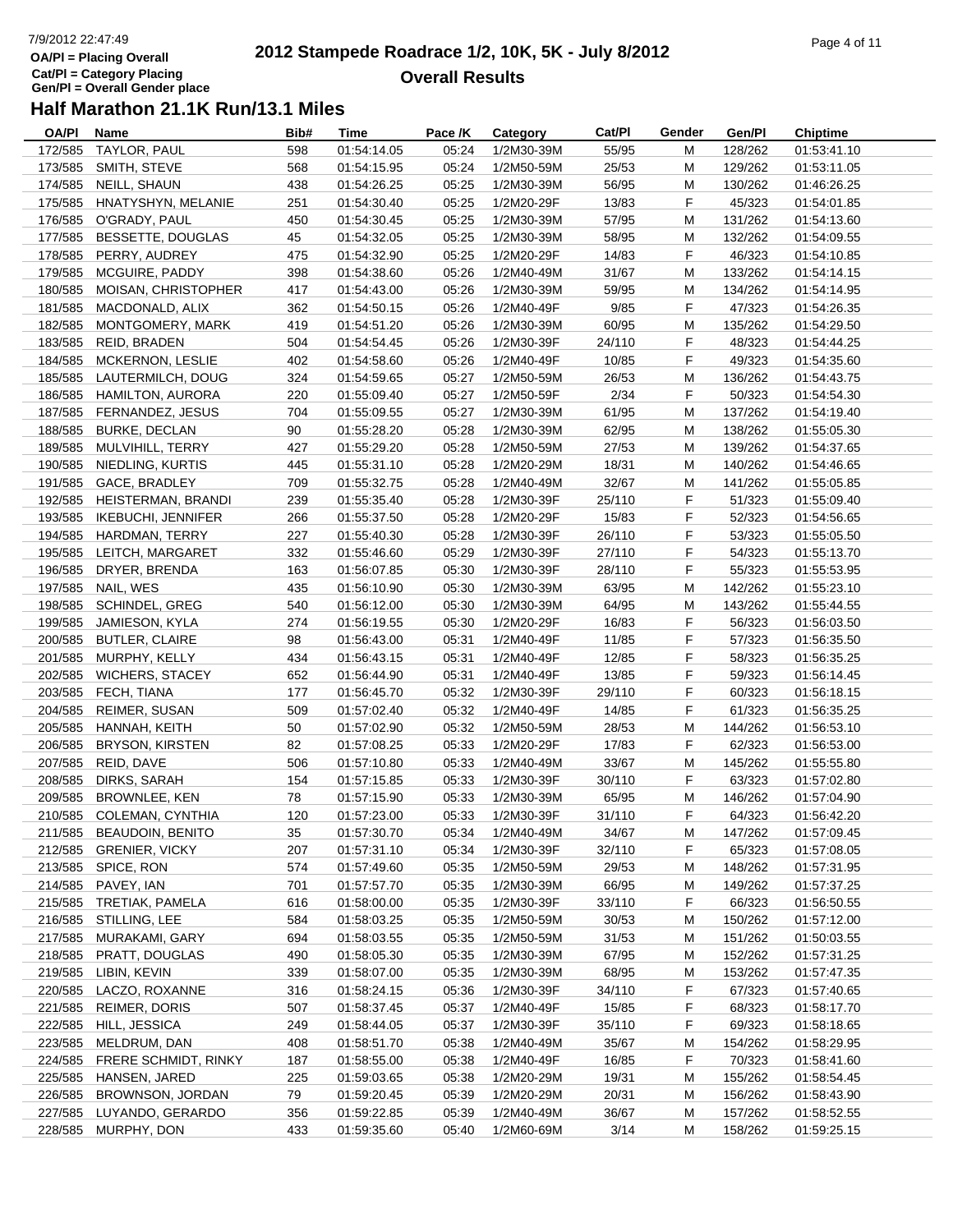# 7/9/2012 22:47:49**OA/Pl = Placing OverallCat/Pl = Category Placing Gen/Pl = Overall Gender place**

#### **2012 Stampede Roadrace 1/2, 10K, 5K - July 8/2012**  $P$ age 5 of 11 **Overall Results**

| OA/PI           | <b>Name</b>               | Bib# | <b>Time</b> | Pace /K | Category   | Cat/Pl | Gender | Gen/Pl  | <b>Chiptime</b> |
|-----------------|---------------------------|------|-------------|---------|------------|--------|--------|---------|-----------------|
| 229/585         | SANDRELLI, KAREN          | 537  | 01:59:39.00 | 05:40   | 1/2M40-49F | 17/85  | F      | 71/323  | 01:59:08.00     |
| 230/585         | LAZORKO, ROBERT           | 326  | 01:59:52.35 | 05:40   | 1/2M30-39M | 69/95  | M      | 159/262 | 01:59:26.20     |
| 231/585         | MILLER, JENNIFER          | 412  | 01:59:55.90 | 05:41   | 1/2M20-29F | 18/83  | F      | 72/323  | 01:59:51.30     |
| 232/585         | MCAVOY, DANA              | 389  | 01:59:56.05 | 05:41   | 1/2M20-29F | 19/83  | F      | 73/323  | 01:59:51.20     |
| 233/585         | SANDER, DANIEL            | 536  | 01:59:56.20 | 05:41   | 1/2M20-29M | 21/31  | M      | 160/262 | 01:59:51.10     |
| 234/585         | <b>SCOTT, SANDRA</b>      | 547  | 01:59:58.65 | 05:41   | 1/2M50-59F | 3/34   | F      | 74/323  | 01:59:25.40     |
| 235/585         | TIGLEY, ALLAN             | 608  | 01:59:59.35 | 05:41   | 1/2M40-49M | 37/67  | M      | 161/262 | 01:59:39.55     |
| 236/585         | CHATTEN, KARI             | 112  | 02:00:00.60 | 05:41   | 1/2M40-49F | 18/85  | F      | 75/323  | 01:59:26.80     |
| 237/585         | <b>BROWN, MEGHAN</b>      | 76   | 02:00:15.20 | 05:41   | 1/2M20-29F | 20/83  | F      | 76/323  | 01:59:37.00     |
| 238/585         | DIN, J.B.S.M.N.F          | 21   | 02:00:24.10 | 05:42   | 1/2M40-49F | 19/85  | F      | 77/323  | 01:59:51.95     |
| 239/585         | GIOVANOLI, MARCO          | 200  | 02:00:36.75 | 05:42   | 1/2M50-59M | 32/53  | M      | 162/262 | 02:00:03.75     |
| 240/585         | PICKERING, CURT           | 482  | 02:00:44.80 | 05:43   | 1/2M40-49M | 38/67  | M      | 163/262 | 02:00:09.95     |
| 241/585         | WANG, DEBBIE              | 639  | 02:00:46.00 | 05:43   | 1/2M19&UF  | 1/5    | F      | 78/323  | 02:00:00.30     |
| 242/585         | PRENTICE, HESTA           | 491  | 02:00:55.65 | 05:43   | 1/2M40-49F | 20/85  | F      | 79/323  | 02:00:19.15     |
| 243/585         | KEARNEY, HEATHER          | 287  | 02:01:00.05 | 05:44   | 1/2M30-39F | 36/110 | F      | 80/323  | 02:00:48.75     |
| 244/585         | LUI, MATTHEW              | 353  | 02:01:08.00 | 05:44   | 1/2M20-29M | 22/31  | M      | 164/262 | 02:00:43.05     |
| 245/585         | THOMPSON, MICHAEL         | 603  | 02:01:09.85 | 05:44   | 1/2M30-39M | 70/95  | M      | 165/262 | 02:00:37.20     |
|                 |                           |      | 02:01:16.80 |         |            |        |        |         |                 |
| 246/585         | <b>EMMERSON, BRIAN</b>    | 172  |             | 05:44   | 1/2M30-39M | 71/95  | M<br>F | 166/262 | 02:00:56.70     |
| 247/585         | HAMILTON, KELLE           | 221  | 02:01:21.75 | 05:45   | 1/2M50-59F | 4/34   |        | 81/323  | 02:00:46.60     |
| 248/585         | MCNEILLY, ALLY            | 404  | 02:01:24.05 | 05:45   | 1/2M19&UF  | 2/5    | F      | 82/323  | 02:00:41.55     |
| 249/585         | KORRES, ALEXANDRA         | 306  | 02:01:27.10 | 05:45   | 1/2M20-29F | 21/83  | F      | 83/323  | 02:01:14.50     |
| 250/585         | SMITH, BAREND             | 561  | 02:01:32.10 | 05:45   | 1/2M30-39M | 72/95  | M      | 167/262 | 02:01:09.00     |
| 251/585         | JUDD, JANE                | 283  | 02:01:33.10 | 05:45   | 1/2M30-39F | 37/110 | F      | 84/323  | 02:00:46.65     |
| 252/585         | REMINGTON, TAMARA LEAH    | 512  | 02:01:35.05 | 05:45   | 1/2M30-39F | 38/110 | F      | 85/323  | 02:01:03.20     |
| 253/585         | MCLAREN, DUNCAN           | 403  | 02:01:38.90 | 05:45   | 1/2M30-39M | 73/95  | M      | 168/262 | 02:00:59.60     |
| 254/585         | DALTON, ANDREW            | 136  | 02:01:41.00 | 05:46   | 1/2M50-59M | 33/53  | M      | 169/262 | 02:00:55.60     |
| 255/585         | CHASE, KATHRYN            | 178  | 02:01:41.90 | 05:46   | 1/2M30-39F | 39/110 | F      | 86/323  | 02:00:54.90     |
| 256/585         | HIRSCHE, JULIE            | 250  | 02:01:45.35 | 05:46   | 1/2M30-39F | 40/110 | F      | 87/323  | 02:01:19.00     |
| 257/585         | VO-TIGLEY, EMILIE         | 633  | 02:01:46.70 | 05:46   | 1/2M40-49F | 21/85  | F      | 88/323  | 02:01:26.35     |
| 258/585         | NEMEC, ANDREA             | 440  | 02:01:51.25 | 05:46   | 1/2M20-29F | 22/83  | F      | 89/323  | 02:01:38.90     |
| 259/585         | NELSON, AMY               | 439  | 02:01:54.70 | 05:46   | 1/2M50-59F | 5/34   | F      | 90/323  | 02:01:19.20     |
| 260/585         | MCNULTY, TRACY            | 405  | 02:01:54.80 | 05:46   | 1/2M30-39F | 41/110 | F      | 91/323  | 02:01:19.35     |
| 261/585         | KUJAWA, THOMAS            | 313  | 02:02:04.40 | 05:47   | 1/2M40-49M | 39/67  | M      | 170/262 | 02:01:38.50     |
| 262/585         | BRYSON, GLENN             | 81   | 02:02:08.00 | 05:47   | 1/2M50-59M | 34/53  | M      | 171/262 | 02:01:52.35     |
| 263/585         | DUNWOODY, JENN            | 166  | 02:02:17.85 | 05:47   | 1/2M20-29F | 23/83  | F      | 92/323  | 02:01:56.95     |
| 264/585         | KUJAWA, LUCIA             | 312  | 02:02:18.05 | 05:47   | 1/2M40-49F | 22/85  | F      | 93/323  | 02:01:52.65     |
| 265/585         | REMBOWSKI, CARISA         | 510  | 02:02:30.70 | 05:48   | 1/2M20-29F | 24/83  | F      | 94/323  | 02:01:52.75     |
| 266/585         | <b>UNGER, CHRIS</b>       | 620  | 02:02:31.90 | 05:48   | 1/2M30-39M | 74/95  | M      | 172/262 | 02:01:46.95     |
|                 | 267/585 YARDLEY, KIM      | 665  | 02:02:38.70 | 05:48   | 1/2M40-49F | 23/85  | F.     | 95/323  | 02:02:01.90     |
|                 | 268/585 HACKINEN, DALE    | 215  | 02:02:43.55 | 05:49   | 1/2M60-69M | 4/14   | M      | 173/262 | 02:02:21.75     |
| 269/585         | HOOKER, JOHN              | 255  | 02:02:44.55 | 05:49   | 1/2M40-49M | 40/67  | M      | 174/262 | 02:01:59.35     |
| 270/585         | CORVARI, GABRIELLE        | 125  | 02:02:45.80 | 05:49   | 1/2M20-29F | 25/83  | F      | 96/323  | 02:02:07.95     |
| 271/585         | MACPHEE, DAN              | 370  | 02:02:46.00 | 05:49   | 1/2M40-49M | 41/67  | M      | 175/262 | 02:02:08.50     |
| 272/585         | SMITH, CHERYL             | 562  | 02:02:48.75 | 05:49   | 1/2M30-39F | 42/110 | F      | 97/323  | 02:02:19.35     |
| 273/585         | MCJANNETT, PATRICK        | 401  | 02:02:53.10 | 05:49   | 1/2M20-29M | 23/31  | M      | 176/262 | 02:02:36.90     |
| 274/585         | KIRZNER, SAM              | 703  | 02:02:55.15 | 05:49   | 1/2M50-59M | 35/53  | M      | 177/262 | 02:02:34.05     |
| 275/585         | JENSEN, BOB               | 275  | 02:02:55.55 | 05:49   | 1/2M50-59M | 36/53  | M      | 178/262 | 02:02:40.85     |
| 276/585         | <b>BATTISTELLA, SIMON</b> | 32   | 02:02:58.85 | 05:49   | 1/2M30-39M | 75/95  | M      | 179/262 | 02:01:46.45     |
| 277/585         | SUTHERLAND, NEIL          | 697  | 02:03:03.15 | 05:49   | 1/2M60-69M | $5/14$ | M      | 180/262 | 02:02:37.25     |
| 278/585         | SWEEZEY, JANA             | 592  | 02:03:03.80 | 05:49   | 1/2M30-39F | 43/110 | F      | 98/323  | 02:02:23.20     |
|                 |                           |      |             |         |            |        |        |         |                 |
| 279/585         | <b>WHITFORD, BELINDA</b>  | 651  | 02:03:06.80 | 05:50   | 1/2M40-49F | 24/85  | F      | 99/323  | 02:02:01.05     |
| 280/585         | KEHLER, THALIE            | 291  | 02:03:14.70 | 05:50   | 1/2M20-29F | 26/83  | F.     | 100/323 | 02:02:20.00     |
| 281/585         | ORLESKY, KIM              | 458  | 02:03:16.65 | 05:50   | 1/2M20-29F | 27/83  | F      | 101/323 | 02:02:38.50     |
| 282/585         | <b>VERBONAC, MARIA</b>    | 631  | 02:03:29.10 | 05:51   | 1/2M40-49F | 25/85  | F.     | 102/323 | 02:02:55.30     |
| 283/585         | DENCSAK, LORI             | 146  | 02:03:39.05 | 05:51   | 1/2M40-49F | 26/85  | F      | 103/323 | 02:03:05.35     |
| 284/585         | CARR, ELIZABETH           | 104  | 02:03:41.80 | 05:51   | 1/2M30-39F | 44/110 | F.     | 104/323 | 02:02:26.15     |
| 285/585 XIE, DI |                           | 681  | 02:03:43.30 | 05:51   | 1/2M30-39F | 45/110 | F      | 105/323 | 02:03:09.30     |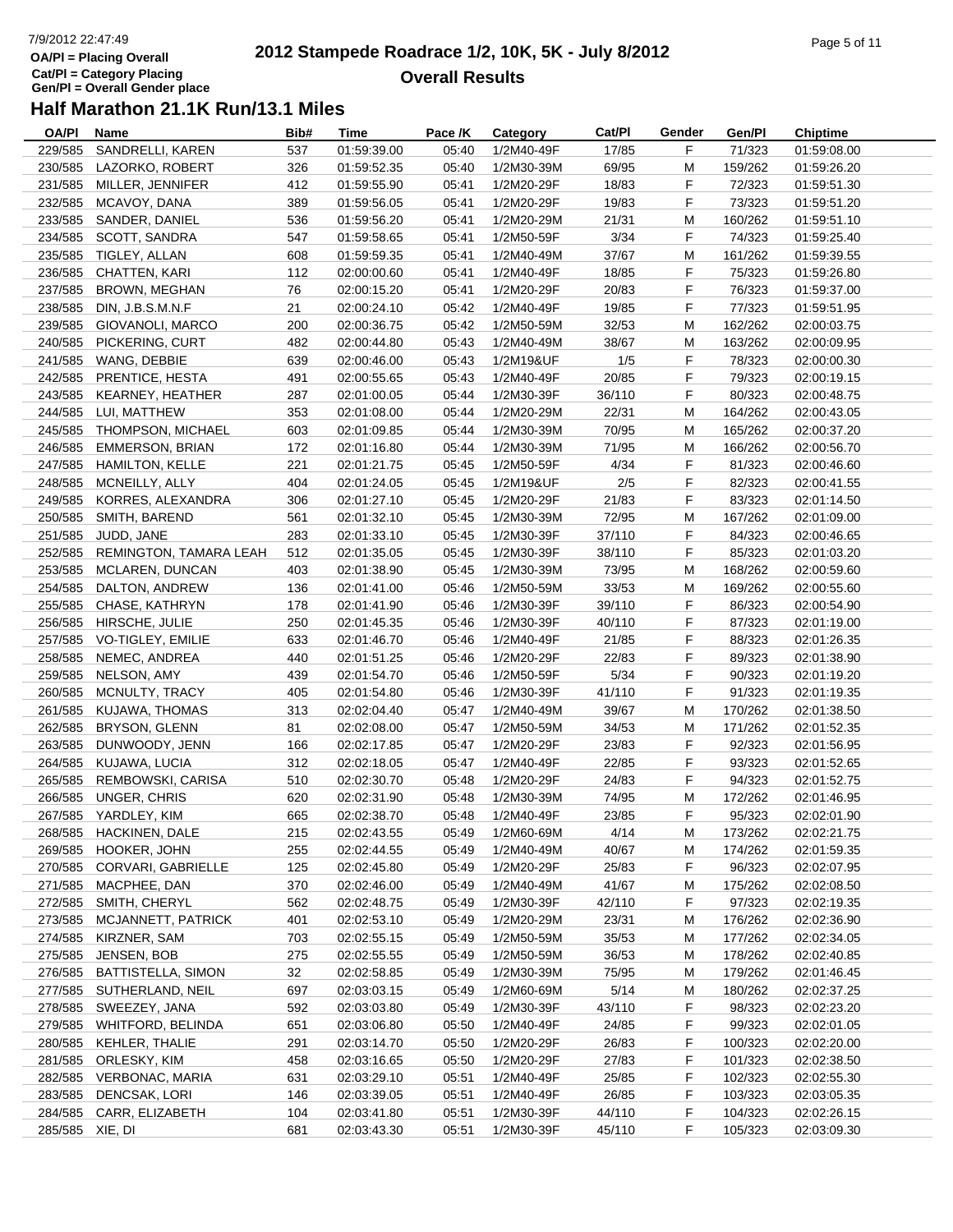## 7/9/2012 22:47:49**OA/Pl = Placing OverallCat/Pl = Category Placing Gen/Pl = Overall Gender place**

#### **2012 Stampede Roadrace 1/2, 10K, 5K - July 8/2012**  $P_1$  and  $P_2$  of  $P_3$  of  $P_4$  of  $P_5$  of  $P_6$  of  $P_7$  of  $P_8$  of  $P_9$  of  $P_9$  of  $P_9$  of  $P_9$  of  $P_9$  of  $P_9$  of  $P_9$  of  $P_9$  of  $P_9$  of  $P_9$  of  $P_9$  of  $P_9$  of  $P_9$  of  $P_9$  of  $P_9$  of  $P_9$  of  $P_9$ **Overall Results**

| OA/PI   | <b>Name</b>                 | Bib# | Time        | Pace /K | Category   | Cat/PI | Gender | Gen/Pl  | <b>Chiptime</b> |
|---------|-----------------------------|------|-------------|---------|------------|--------|--------|---------|-----------------|
| 286/585 | BHATLA, JENNIFER            | 47   | 02:03:48.95 | 05:52   | 1/2M20-29F | 28/83  | F      | 106/323 | 02:03:03.10     |
| 287/585 | <b>CROCKER, RACHEL</b>      | 131  | 02:03:49.80 | 05:52   | 1/2M40-49F | 27/85  | F      | 107/323 | 02:03:20.40     |
| 288/585 | LEE, MARK                   | 329  | 02:03:57.45 | 05:52   | 1/2M40-49M | 42/67  | M      | 181/262 | 02:03:18.25     |
| 289/585 | <b>MARTIN DUNN, LETICIA</b> | 335  | 02:04:00.65 | 05:52   | 1/2M40-49F | 28/85  | F      | 108/323 | 02:03:35.15     |
| 290/585 | TAKANA, EMILY               | 595  | 02:04:04.25 | 05:52   | 1/2M30-39F | 46/110 | F      | 109/323 | 02:03:18.05     |
| 291/585 | METCALFE, R                 | 410  | 02:04:08.65 | 05:53   | 1/2M20-29F | 29/83  | F      | 110/323 | 02:03:07.85     |
| 292/585 | MAH, DONNA                  | 682  | 02:04:10.60 | 05:53   | 1/2M30-39F | 47/110 | F      | 111/323 | 02:03:30.75     |
| 293/585 | WAITE, ERIN                 | 636  | 02:04:25.70 | 05:53   | 1/2M50-59F | 6/34   | F      | 112/323 | 02:03:55.80     |
| 294/585 | PHILLIPS, SHARON            | 480  | 02:04:43.40 | 05:54   | 1/2M40-49F | 29/85  | F      | 113/323 | 02:04:07.50     |
| 295/585 | RANA, GORAV                 | 502  | 02:04:44.55 | 05:54   | 1/2M19&UM  | 1/1    | M      | 182/262 | 02:03:48.65     |
| 296/585 | <b>RESNIK, GREG</b>         | 514  | 02:04:51.55 | 05:55   | 1/2M50-59M | 37/53  | M      | 183/262 | 02:04:24.95     |
| 297/585 | SCHMITZ, JENN               | 543  | 02:04:56.60 | 05:55   | 1/2M30-39F | 48/110 | F      | 114/323 | 02:04:09.30     |
| 298/585 | RODWAY, CHRIS               | 526  | 02:04:57.10 | 05:55   | 1/2M30-39M | 76/95  | м      | 184/262 | 02:04:17.00     |
| 299/585 | STEFFEN, GARY               | 577  | 02:05:12.90 | 05:56   | 1/2M50-59M | 38/53  | м      | 185/262 | 02:04:55.90     |
|         |                             |      |             |         |            |        |        |         |                 |
|         | 300/585 YUEN, WALTER        | 670  | 02:05:21.00 | 05:56   | 1/2M40-49M | 43/67  | M      | 186/262 | 02:04:54.10     |
| 301/585 | MILBURY, DAWSON             | 411  | 02:05:59.90 | 05:58   | 1/2M50-59M | 39/53  | M      | 187/262 | 02:05:34.05     |
| 302/585 | <b>BEATTY, DENISE</b>       | 34   | 02:06:06.90 | 05:58   | 1/2M30-39F | 49/110 | F      | 115/323 | 02:05:53.80     |
| 303/585 | <b>BOUCH, JIM</b>           | 60   | 02:06:09.15 | 05:58   | 1/2M50-59M | 40/53  | M      | 188/262 | 02:06:07.90     |
| 304/585 | HAGERTY, CHAD               | 217  | 02:06:13.20 | 05:58   | 1/2M30-39M | 77/95  | M      | 189/262 | 02:05:49.25     |
| 305/585 | DOUCET, JOHANNE             | 159  | 02:06:13.40 | 05:58   | 1/2M40-49F | 30/85  | F      | 116/323 | 02:05:44.30     |
| 306/585 | HANTZSCH, PATRICIA          | 226  | 02:06:19.10 | 05:59   | 1/2M50-59F | 7/34   | F      | 117/323 | 02:05:40.45     |
| 307/585 | <b>BOHNET, BRENDA</b>       | 58   | 02:06:22.30 | 05:59   | 1/2M50-59F | 8/34   | F      | 118/323 | 02:06:07.80     |
| 308/585 | ONG, SIMON                  | 456  | 02:06:24.40 | 05:59   | 1/2M20-29M | 24/31  | M      | 190/262 | 02:06:20.65     |
| 309/585 | LOBELLO, CARLA              | 345  | 02:06:30.45 | 05:59   | 1/2M30-39F | 50/110 | F      | 119/323 | 02:06:03.25     |
| 310/585 | WARNE, SARAH                | 641  | 02:06:36.95 | 06:00   | 1/2M40-49F | 31/85  | F      | 120/323 | 02:06:12.00     |
| 311/585 | FREUND, STEPHANIE           | 188  | 02:06:37.25 | 06:00   | 1/2M40-49F | 32/85  | F      | 121/323 | 02:06:05.40     |
| 312/585 | <b>BUTLER GRETTON, MARY</b> | 99   | 02:06:37.75 | 06:00   | 1/2M50-59F | 9/34   | F      | 122/323 | 02:06:02.10     |
| 313/585 | FARRIS, MARK                | 175  | 02:06:40.50 | 06:00   | 1/2M40-49M | 44/67  | M      | 191/262 | 02:06:06.80     |
| 314/585 | DEMERS, KRISTI              | 145  | 02:06:40.55 | 06:00   | 1/2M30-39F | 51/110 | F      | 123/323 | 02:06:06.70     |
| 315/585 | PRYSTUPA, MICHAEL           | 493  | 02:06:43.40 | 06:00   | 1/2M40-49M | 45/67  | M      | 192/262 | 02:06:20.85     |
| 316/585 | PAINTON, TIFFANY            | 463  | 02:06:47.70 | 06:00   | 1/2M20-29F | 30/83  | F      | 124/323 | 02:06:16.15     |
| 317/585 | WILD, JAMES                 | 653  | 02:06:50.30 | 06:00   | 1/2M40-49M | 46/67  | M      | 193/262 | 02:05:37.70     |
| 318/585 | LUND, TERRY                 | 354  | 02:06:56.25 | 06:00   | 1/2M50-59M | 41/53  | M      | 194/262 | 02:06:07.60     |
| 319/585 | ILSLEY, HEATHER             | 267  | 02:06:59.00 | 06:01   | 1/2M30-39F | 52/110 | F      | 125/323 | 02:06:11.55     |
| 320/585 | JORDAN, JULIA               | 282  | 02:07:01.90 | 06:01   | 1/2M20-29F | 31/83  | F      | 126/323 | 02:06:54.45     |
| 321/585 | OLIVER, VANESSA             | 452  | 02:07:03.35 | 06:01   | 1/2M20-29F | 32/83  | F      | 127/323 | 02:06:24.45     |
| 322/585 | KWON, YOUNG-MI              | 315  | 02:07:08.75 | 06:01   | 1/2M40-49F | 33/85  | F      | 128/323 | 02:06:29.05     |
| 323/585 | COOPER, JENNIFER            | 123  | 02:07:21.10 | 06:02   | 1/2M20-29F | 33/83  | F      | 129/323 | 02:06:38.30     |
| 324/585 | BRAY, KAREN                 | 67   | 02:07:23.45 | 06:02   | 1/2M30-39F | 53/110 | F      | 130/323 | 02:06:28.65     |
|         | 325/585 MACNAUGHTON, CATHY  | 368  | 02:07:28.55 | 06:02   | 1/2M50-59F | 10/34  | F      | 131/323 | 02:06:55.00     |
| 326/585 | GUILD, CAROL                | 209  | 02:07:30.15 | 06:02   | 1/2M40-49F | 34/85  | F      | 132/323 | 02:06:49.85     |
| 327/585 | REES, MIMI                  | 503  | 02:07:34.10 | 06:02   | 1/2M40-49F | 35/85  | F.     | 133/323 | 02:07:02.70     |
| 328/585 | BROADBENT, SONJA            | 68   | 02:07:34.15 | 06:02   | 1/2M30-39F | 54/110 | F      | 134/323 | 02:07:03.00     |
| 329/585 | LYLE, DIANNE                | 360  | 02:07:41.00 | 06:03   | 1/2M40-49F | 36/85  | F      | 135/323 | 02:06:48.85     |
| 330/585 | HAESSEL, DALE               | 216  | 02:07:54.15 | 06:03   | 1/2M40-49M | 47/67  | M      | 195/262 | 02:07:54.15     |
| 331/585 | PHAM, PETER                 | 478  | 02:07:56.05 | 06:03   | 1/2M20-29M | 25/31  | M      | 196/262 | 02:06:59.85     |
| 332/585 | FERNQUIST, JODIE            | 179  | 02:07:56.60 | 06:03   | 1/2M30-39F | 55/110 | F      | 136/323 | 02:07:42.40     |
| 333/585 | MACDONALD, SHAYLA           | 365  | 02:07:57.70 | 06:03   | 1/2M30-39F | 56/110 | F.     | 137/323 | 02:07:14.30     |
| 334/585 | THAKORE, PRARTHNA           | 489  | 02:07:57.90 | 06:03   | 1/2M20-29F | 34/83  | F      | 138/323 | 02:07:14.10     |
| 335/585 | <b>MARTENS, CLAUDIA</b>     | 382  | 02:08:00.00 | 06:03   | 1/2M30-39F | 57/110 | F.     | 139/323 | 02:07:16.00     |
| 336/585 | ANDERSON, JENNIFER          | 15   | 02:08:00.20 | 06:03   | 1/2M30-39F | 58/110 | F      | 140/323 | 02:07:16.80     |
| 337/585 | DOUGLAS, JULIE              | 161  | 02:08:01.00 | 06:04   | 1/2M20-29F | 35/83  | F.     | 141/323 | 02:07:16.85     |
| 338/585 | AITKEN, AMANDA              | 3    | 02:08:01.05 | 06:04   | 1/2M20-29F | 36/83  | F.     | 142/323 | 02:07:17.05     |
| 339/585 | TONKEN, MOLLY               | 611  | 02:08:03.60 | 06:04   | 1/2M20-29F | 37/83  | F.     | 143/323 | 02:07:39.20     |
| 340/585 | <b>BLANCH, MICHAEL</b>      | 53   | 02:08:12.65 | 06:04   | 1/2M30-39M | 78/95  | M      | 197/262 | 02:08:12.65     |
| 341/585 | KINGSEP, PATRICIA           | 297  | 02:08:14.50 | 06:04   | 1/2M60-69F | 1/6    | F.     | 144/323 | 02:07:56.30     |
|         | 342/585 LENTERS, KELSIE     | 333  | 02:08:22.40 | 06:05   | 1/2M20-29F | 38/83  | F      | 145/323 | 02:07:38.00     |
|         |                             |      |             |         |            |        |        |         |                 |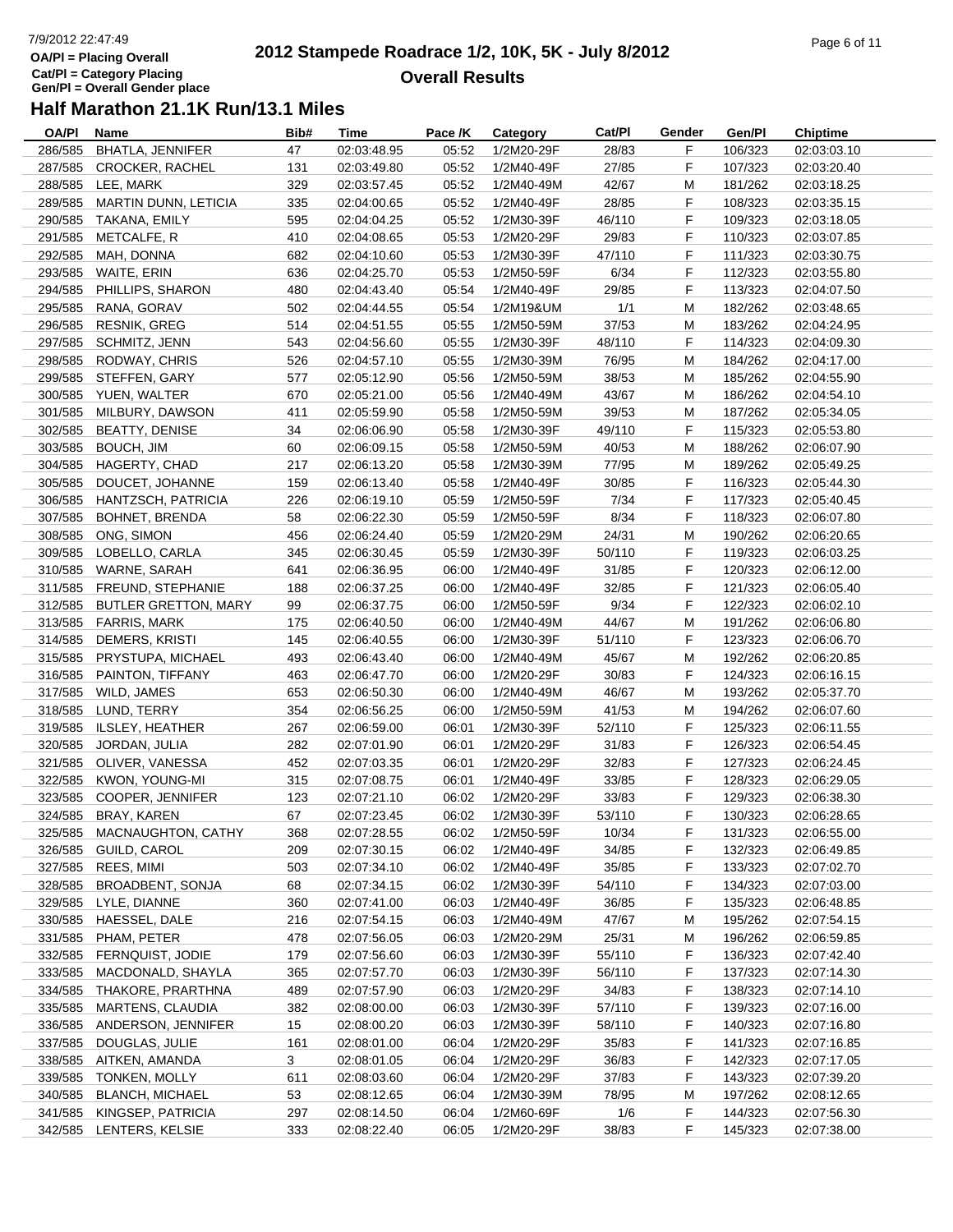## 7/9/2012 22:47:50**OA/Pl = Placing Overall Cat/Pl = Category Placing Gen/Pl = Overall Gender place**

#### **2012 Stampede Roadrace 1/2, 10K, 5K - July 8/2012**  $P$ age 7 of 11 **Overall Results**

| OA/PI   | Name                                           | Bib#           | Time        | Pace /K | Category   | Cat/PI | Gender | Gen/Pl  | <b>Chiptime</b> |
|---------|------------------------------------------------|----------------|-------------|---------|------------|--------|--------|---------|-----------------|
| 343/585 | <b>BAKER, THERESA</b>                          | 24             | 02:08:25.80 | 06:05   | 1/2M40-49F | 37/85  | F      | 146/323 | 02:07:47.80     |
| 344/585 | WONG, JANE                                     | 660            | 02:08:29.30 | 06:05   | 1/2M30-39F | 59/110 | F      | 147/323 | 02:07:29.25     |
| 345/585 | <b>GWILLIAM, STEVE</b>                         | 214            | 02:08:29.55 | 06:05   | 1/2M40-49M | 48/67  | M      | 198/262 | 02:07:46.05     |
| 346/585 | <b>WELLS, MARK</b>                             | 646            | 02:08:31.70 | 06:05   | 1/2M40-49M | 49/67  | M      | 199/262 | 02:08:12.45     |
| 347/585 | VAN HIERDEN, BRITTANY                          | 625            | 02:08:33.80 | 06:05   | 1/2M20-29F | 39/83  | F      | 148/323 | 02:08:04.65     |
| 348/585 | <b>BROWN, KIM</b>                              | 75             | 02:09:01.30 | 06:06   | 1/2M50-59F | 11/34  | F      | 149/323 | 02:08:23.00     |
| 349/585 | <b>KROMM, TAMMY</b>                            | 309            | 02:09:06.15 | 06:07   | 1/2M30-39F | 60/110 | F      | 150/323 | 02:08:31.20     |
| 350/585 | CARLISLE, LAURA                                | 103            | 02:09:18.85 | 06:07   | 1/2M40-49F | 38/85  | F      | 151/323 | 02:08:40.70     |
| 351/585 | KOHRS, BERNARD                                 | 304            | 02:09:22.80 | 06:07   | 1/2M50-59M | 42/53  | M      | 200/262 | 02:08:27.65     |
| 352/585 | <b>WILLMS, TRAVIS</b>                          | 656            | 02:09:25.90 | 06:08   | 1/2M40-49M | 50/67  | M      | 201/262 | 02:08:33.00     |
| 353/585 | YAKLIN, BRIAN                                  | 663            | 02:09:26.20 | 06:08   | 1/2M20-29M | 26/31  | M      | 202/262 | 02:08:47.25     |
| 354/585 | BOLES, DAVID                                   | 59             | 02:09:43.90 | 06:08   | 1/2M60-69M | 6/14   | M      | 203/262 | 02:08:48.25     |
|         | 355/585 YUEN, FRANCES                          | 669            | 02:09:50.55 | 06:09   | 1/2M40-49F | 39/85  | F      | 152/323 | 02:09:07.15     |
| 356/585 | MACPHERSON, HEATHER                            | 371            | 02:09:56.15 | 06:09   | 1/2M40-49F | 40/85  | F      | 153/323 | 02:09:20.55     |
| 357/585 | LALL, NATASHA                                  | 319            | 02:10:00.90 | 06:09   | 1/2M20-29F | 40/83  | F      | 154/323 | 02:09:12.85     |
| 358/585 | SUTTER, JENNIFER                               | 591            | 02:10:15.60 | 06:10   | 1/2M20-29F | 41/83  | F      | 155/323 | 02:09:20.50     |
| 359/585 | SMITH, ALISON                                  | 560            | 02:10:16.15 | 06:10   | 1/2M30-39F | 61/110 | F      | 156/323 | 02:09:08.75     |
| 360/585 | DONAIS, TANYA                                  | 157            | 02:10:22.60 | 06:10   | 1/2M40-49F | 41/85  | F      | 157/323 | 02:09:31.85     |
| 361/585 | THREESUNS, LYNDSEY                             | 606            | 02:10:25.80 | 06:10   | 1/2M20-29F | 42/83  | F      | 158/323 | 02:09:52.40     |
| 362/585 | DEPENCIER, SHERRI                              | 147            | 02:10:35.35 | 06:11   | 1/2M30-39F | 62/110 | F      | 159/323 | 02:09:43.75     |
| 363/585 | PASQUALE, JACINTHA                             | 470            | 02:10:38.00 | 06:11   | 1/2M20-29F | 43/83  | F      | 160/323 | 02:09:52.10     |
| 364/585 | KNIGHT, BRYON                                  | 301            | 02:10:45.45 | 06:11   | 1/2M60-69M | 7/14   | M      | 204/262 | 02:10:14.85     |
| 365/585 | HARRIMAN, CALEY                                | 232            | 02:10:49.25 | 06:11   | 1/2M20-29F | 44/83  | F      | 161/323 | 02:09:49.80     |
| 366/585 | YOUNGBERG, ROY                                 | 686            | 02:10:50.45 | 06:12   | 1/2M60-69M | 8/14   | M      | 205/262 | 02:10:04.05     |
| 367/585 | KLOPPER, JOHN                                  | 299            | 02:11:03.25 | 06:12   | 1/2M50-59M | 43/53  | M      | 206/262 | 02:10:05.15     |
| 368/585 | AMARE, KETEMA                                  | 11             | 02:11:20.15 | 06:13   | 1/2M50-59M | 44/53  | M      | 207/262 | 02:11:13.25     |
| 369/585 | TETZ, MEGHAN                                   | 600            | 02:11:26.30 | 06:13   | 1/2M30-39F | 63/110 | F      | 162/323 | 02:10:23.00     |
| 370/585 | CORNFORTH, ANGELA                              | 124            | 02:11:31.40 | 06:13   | 1/2M30-39F | 64/110 | F      | 163/323 | 02:11:01.40     |
| 371/585 | LUZENTALES, JENN                               | 357            | 02:11:31.50 | 06:13   | 1/2M20-29F | 45/83  | F      | 164/323 | 02:10:50.40     |
| 372/585 | KOCH, DWAYNE                                   | 302            | 02:11:35.60 | 06:14   | 1/2M40-49M | 51/67  | M      | 208/262 | 02:11:06.80     |
| 373/585 | RICHARDSON, ANDREW                             | 517            | 02:11:38.85 | 06:14   | 1/2M30-39M | 79/95  | м      | 209/262 | 02:10:50.25     |
| 374/585 | MCGIVERN, LEN                                  | 396            | 02:11:44.25 | 06:14   | 1/2M50-59M | 45/53  | м      | 210/262 | 02:11:20.00     |
| 375/585 | LAU, BEN                                       | 321            | 02:11:51.25 | 06:14   | 1/2M20-29M | 27/31  | M      | 211/262 | 02:10:57.85     |
| 376/585 | COLLIER, RICK                                  | 121            | 02:11:54.00 | 06:15   | $1/2M70+M$ | 1/1    | M      | 212/262 | 02:11:21.40     |
| 377/585 | NARFASON, STEFANI                              | 437            | 02:11:54.50 | 06:15   | 1/2M20-29F | 46/83  | F      | 165/323 | 02:11:15.25     |
| 378/585 | LAWLESS, JENNA                                 | 325            | 02:12:05.95 | 06:15   | 1/2M20-29F | 47/83  | F      | 166/323 | 02:11:27.55     |
| 379/585 | WILLMS, DEBBIE                                 | 655            | 02:12:07.05 | 06:15   | 1/2M40-49F | 42/85  | F.     | 167/323 | 02:11:14.40     |
| 380/585 | HENDERSON, JIM                                 | 240            | 02:12:10.95 | 06:15   | 1/2M60-69M | 9/14   | M      | 213/262 | 02:11:29.05     |
|         | 381/585 OMO, AKINMO                            | 455            | 02:12:11.25 | 06:15   | 1/2M20-29M | 28/31  | М      | 214/262 | 02:11:24.45     |
|         | 382/585 REYNEKE, CATHARINA                     | 516            | 02:12:11.25 | 06:15   | 1/2M20-29F | 48/83  | F      | 168/323 | 02:11:24.85     |
| 383/585 | <b>SCOTT, STEWART</b>                          | 548            | 02:12:16.10 | 06:16   | 1/2M50-59M | 46/53  | M      | 215/262 | 02:11:39.85     |
| 384/585 | ZANIECKI, TOM                                  | 671            | 02:12:16.15 | 06:16   | 1/2M40-49M | 52/67  | M      | 216/262 | 02:11:34.85     |
| 385/585 | <b>BLANCH, CARON</b>                           | 52             | 02:12:36.10 | 06:17   | 1/2M20-29F | 49/83  | F      | 169/323 | 02:11:54.10     |
| 386/585 | PETERS, ROBERT                                 | 476            | 02:13:10.35 | 06:18   | 1/2M30-39M | 80/95  | M      | 217/262 | 02:12:43.75     |
| 387/585 | KEATLEY, JOSH                                  | 288            | 02:13:20.60 | 06:19   | 1/2M30-39M | 81/95  | M      | 218/262 | 02:12:43.85     |
| 388/585 | CRISOSTOMO, CHERRIE                            | 129            | 02:13:27.85 | 06:19   | 1/2M40-49F | 43/85  | F.     | 170/323 | 02:13:21.35     |
| 389/585 | PEARSON, NICOLE                                | 472            | 02:13:31.10 | 06:19   | 1/2M20-29F | 50/83  | F.     | 171/323 | 02:13:29.10     |
| 390/585 | ANGLE, MADISON                                 |                | 02:13:40.20 | 06:20   | 1/2M19&UF  |        |        | 172/323 | 02:12:32.70     |
|         |                                                | 17             |             |         |            | 3/5    | F.     |         |                 |
| 391/585 | <b>BATTISTA, JENNIFER</b><br>MARSHALL, SHIRLEY | 30             | 02:13:42.20 | 06:20   | 1/2M30-39F | 65/110 | F      | 173/323 | 02:13:12.00     |
| 392/585 |                                                | 381            | 02:13:42.85 | 06:20   | 1/2M40-49F | 44/85  | F.     | 174/323 | 02:13:25.85     |
| 393/585 | LIBIN, THU                                     | 341            | 02:13:43.20 | 06:20   | 1/2M30-39F | 66/110 | F      | 175/323 | 02:12:42.70     |
| 394/585 | ALBERTS, MITCHELL                              | $\overline{4}$ | 02:13:43.90 | 06:20   | 1/2M20-29M | 29/31  | M      | 219/262 | 02:12:51.75     |
| 395/585 | WHITE, TABETHA                                 | 650            | 02:14:00.70 | 06:21   | 1/2M40-49F | 45/85  | F      | 176/323 | 02:13:32.80     |
| 396/585 | MARIA, FRANCESCA                               | 378            | 02:14:02.30 | 06:21   | 1/2M19&UF  | 4/5    | F.     | 177/323 | 02:12:53.75     |
| 397/585 | SULTANIAN, ERIC                                | 590            | 02:14:20.90 | 06:22   | 1/2M30-39M | 82/95  | M      | 220/262 | 02:13:30.45     |
| 398/585 | FREY, GLYNIS                                   | 189            | 02:14:23.65 | 06:22   | 1/2M20-29F | 51/83  | F.     | 178/323 | 02:13:48.25     |
| 399/585 | LAUSEN, BRENDA                                 | 323            | 02:14:24.20 | 06:22   | 1/2M40-49F | 46/85  | F      | 179/323 | 02:13:22.75     |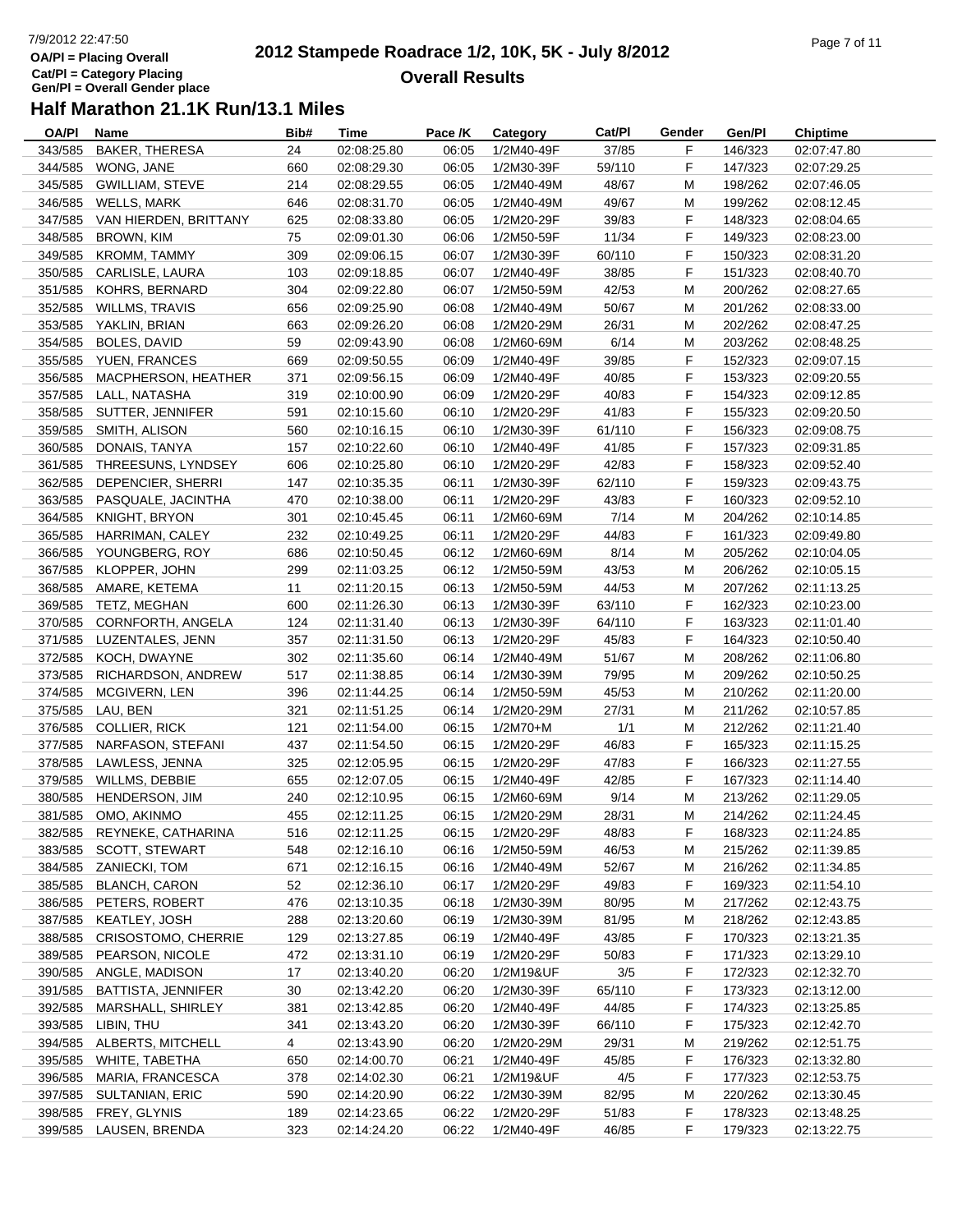# 7/9/2012 22:47:50**OA/Pl = Placing OverallCat/Pl = Category Placing Gen/Pl = Overall Gender place**

#### **2012 Stampede Roadrace 1/2, 10K, 5K - July 8/2012**  $P_1$  and  $P_2$  of  $P_3$  of  $P_4$  of  $P_5$  of  $P_5$  of  $P_6$  of  $P_7$  of  $P_8$  of  $P_7$  of  $P_8$  of  $P_9$  of  $P_9$  of  $P_9$  of  $P_9$  of  $P_9$  of  $P_9$  of  $P_9$  of  $P_9$  of  $P_9$  of  $P_9$  of  $P_9$  of  $P_9$  of  $P_9$  of  $P_9$ **Overall Results**

| OA/PI   | Name                      | Bib#              | Time        | Pace /K | Category   | Cat/PI | Gender | Gen/Pl  | <b>Chiptime</b> |
|---------|---------------------------|-------------------|-------------|---------|------------|--------|--------|---------|-----------------|
| 400/585 | WARREN, VESTA             | 642               | 02:14:26.20 | 06:22   | 1/2M40-49F | 47/85  | F      | 180/323 | 02:13:44.10     |
| 401/585 | VERY, JEFF                | 632               | 02:14:33.55 | 06:22   | 1/2M50-59M | 47/53  | M      | 221/262 | 02:13:48.05     |
| 402/585 | STASZEWSKI, NIKKI         | 576               | 02:14:41.75 | 06:23   | 1/2M30-39F | 67/110 | F      | 181/323 | 02:13:39.45     |
| 403/585 | PAARSMARKT, DAN           | 462               | 02:14:45.80 | 06:23   | 1/2M40-49M | 53/67  | M      | 222/262 | 02:13:48.15     |
| 404/585 | DICK, JENNIFER            | 151               | 02:14:48.70 | 06:23   | 1/2M20-29F | 52/83  | F      | 182/323 | 02:14:07.55     |
| 405/585 | RULLER, KEN               | 532               | 02:14:55.15 | 06:23   | 1/2M50-59M | 48/53  | M      | 223/262 | 02:14:20.95     |
| 406/585 | SCHNEIDER, CHRISTINE      | 544               | 02:14:59.90 | 06:23   | 1/2M40-49F | 48/85  | F      | 183/323 | 02:14:22.90     |
| 407/585 | DE GEUS, KATE             | 142               | 02:15:10.80 | 06:24   | 1/2M30-39F | 68/110 | F      | 184/323 | 02:14:15.10     |
| 408/585 | KEHLER, ANDREA            | 290               | 02:15:14.35 | 06:24   | 1/2M30-39F | 69/110 | F      | 185/323 | 02:14:19.80     |
|         |                           |                   |             |         |            |        |        |         |                 |
| 409/585 | SNYDER, LANDON            | 570               | 02:15:21.35 | 06:24   | 1/2M30-39M | 83/95  | M      | 224/262 | 02:14:54.90     |
| 410/585 | ANDERSON, ANGELA          | $12 \overline{ }$ | 02:15:44.00 | 06:25   | 1/2M30-39F | 70/110 | F      | 186/323 | 02:14:40.45     |
| 411/585 | BURWASH, GLORINDA         | 92                | 02:15:50.75 | 06:26   | 1/2M40-49F | 49/85  | F      | 187/323 | 02:14:42.55     |
| 412/585 | BURWASH, TROY             | 93                | 02:15:50.90 | 06:26   | 1/2M40-49M | 54/67  | M      | 225/262 | 02:14:43.40     |
| 413/585 | LAFLEUR, ADAMO            | 317               | 02:15:52.75 | 06:26   | 1/2M30-39M | 84/95  | M      | 226/262 | 02:15:02.00     |
| 414/585 | MACDONALD, LEISA          | 364               | 02:15:59.35 | 06:26   | 1/2M50-59F | 12/34  | F      | 188/323 | 02:15:17.75     |
| 415/585 | DE CHAMPLAIN, JENNY       | 141               | 02:16:01.15 | 06:26   | 1/2M20-29F | 53/83  | F      | 189/323 | 02:15:13.40     |
| 416/585 | FANG, DIANNE              | 174               | 02:16:05.30 | 06:26   | 1/2M30-39F | 71/110 | F      | 190/323 | 02:15:39.75     |
| 417/585 | TOH, MADELINE             | 609               | 02:16:08.60 | 06:27   | 1/2M30-39F | 72/110 | F.     | 191/323 | 02:16:00.50     |
| 418/585 | OLSEN, MEGAN              | 453               | 02:16:09.55 | 06:27   | 1/2M20-29F | 54/83  | F      | 192/323 | 02:15:26.40     |
| 419/585 | SINCLAIR, KYLA            | 556               | 02:16:11.00 | 06:27   | 1/2M30-39F | 73/110 | F      | 193/323 | 02:15:32.85     |
| 420/585 | ESPEY, CRAIG              | 173               | 02:16:24.20 | 06:27   | 1/2M30-39M | 85/95  | M      | 227/262 | 02:15:13.70     |
| 421/585 | BOYNTON, NUI              | 65                | 02:16:29.35 | 06:28   | 1/2M50-59F | 13/34  | F      | 194/323 | 02:15:47.00     |
| 422/585 | HAMILL, CATHERINE         | 219               | 02:16:33.90 | 06:28   | 1/2M20-29F | 55/83  | F      | 195/323 | 02:15:43.40     |
| 423/585 | NIELSEN, CLAIRE           | 446               | 02:16:39.15 | 06:28   | 1/2M30-39F | 74/110 | F      | 196/323 | 02:15:52.85     |
| 424/585 | LYLANDER, JULIE           | 359               | 02:17:00.50 | 06:29   | 1/2M30-39F | 75/110 | F      | 197/323 | 02:16:05.55     |
| 425/585 | SNYDER, CHARITY           | 569               | 02:17:04.35 | 06:29   | 1/2M20-29F | 56/83  | F      | 198/323 | 02:16:36.90     |
|         |                           |                   |             |         |            |        | F      |         |                 |
| 426/585 | MORGAN, SHANNON           | 422               | 02:17:08.75 | 06:29   | 1/2M20-29F | 57/83  |        | 199/323 | 02:16:20.45     |
| 427/585 | NIEWMAN, PETER            | 447               | 02:17:08.95 | 06:30   | 1/2M50-59M | 49/53  | M      | 228/262 | 02:16:48.25     |
| 428/585 | SIQUEIRA, ANDREA          | 557               | 02:17:17.15 | 06:30   | 1/2M40-49F | 50/85  | F      | 200/323 | 02:16:21.00     |
| 429/585 | <b>BUGEJA, LINDY</b>      | 85                | 02:17:25.40 | 06:30   | 1/2M40-49F | 51/85  | F      | 201/323 | 02:16:36.60     |
| 430/585 | LLEWELLYN, LAURA          | 344               | 02:17:34.85 | 06:31   | 1/2M20-29F | 58/83  | F      | 202/323 | 02:17:17.50     |
| 431/585 | <b>INGRAM, LISA</b>       | 268               | 02:17:35.70 | 06:31   | 1/2M40-49F | 52/85  | F      | 203/323 | 02:16:46.05     |
| 432/585 | ZIA, KATE                 | 672               | 02:17:43.90 | 06:31   | 1/2M40-49F | 53/85  | F      | 204/323 | 02:16:54.50     |
| 433/585 | FILEWICH, TRACEY          | 180               | 02:17:49.15 | 06:31   | 1/2M30-39F | 76/110 | F      | 205/323 | 02:17:12.00     |
| 434/585 | MARTINEZ, SARAH           | 383               | 02:17:57.65 | 06:32   | 1/2M30-39F | 77/110 | F      | 206/323 | 02:16:58.95     |
| 435/585 | CHAMP, ANGELA             | 107               | 02:18:02.50 | 06:32   | 1/2M40-49F | 54/85  | F      | 207/323 | 02:17:09.30     |
| 436/585 | YOUNG, LARISSA            | 667               | 02:18:05.90 | 06:32   | 1/2M20-29F | 59/83  | F      | 208/323 | 02:17:28.05     |
| 437/585 | <b>BRANCH, JULIE</b>      | 66                | 02:18:12.90 | 06:33   | 1/2M20-29F | 60/83  | F      | 209/323 | 02:17:24.90     |
| 438/585 | RIMNEY, KEN               | 519               | 02:18:15.30 | 06:33   | 1/2M40-49M | 55/67  | M      | 229/262 | 02:17:36.30     |
|         | 439/585 HAZLETT, BRANDI   | 235               | 02:18:19.60 | 06:33   | 1/2M30-39F | 78/110 | F      | 210/323 | 02:17:22.55     |
| 440/585 | CHURCHILL, KIM            | 115               | 02:18:25.40 | 06:33   | 1/2M20-29F | 61/83  | F      | 211/323 | 02:17:33.00     |
|         | 441/585 ALLAN, SCOTT      | 9                 | 02:18:32.30 | 06:33   | 1/2M40-49M | 56/67  | M      | 230/262 | 02:17:38.80     |
| 442/585 | REMESAT, RAMONA           | 511               | 02:18:38.30 | 06:34   | 1/2M40-49F | 55/85  | F      | 212/323 | 02:17:47.30     |
| 443/585 | HESSAMI, ASSA             | 244               | 02:19:12.65 | 06:35   | 1/2M30-39F | 79/110 | F      | 213/323 | 02:18:49.25     |
| 444/585 | PORTER, KUNIKO            | 486               | 02:19:21.05 | 06:36   | 1/2M40-49F | 56/85  | F      | 214/323 | 02:18:22.25     |
| 445/585 | HANNA, PAULETTE           | 223               | 02:19:22.70 | 06:36   | 1/2M50-59F | 14/34  | F.     | 215/323 | 02:19:09.30     |
|         |                           |                   |             |         |            |        |        |         |                 |
| 446/585 | TAYLOR, DAVE              | 597               | 02:19:23.10 | 06:36   | 1/2M40-49M | 57/67  | M      | 231/262 | 02:18:25.10     |
| 447/585 | BAILEY, JENNY             | 23                | 02:19:23.50 | 06:36   | 1/2M30-39F | 80/110 | F      | 216/323 | 02:18:29.40     |
| 448/585 | VERBONAC, KIERA           | 630               | 02:19:27.60 | 06:36   | 1/2M20-29F | 62/83  | F      | 217/323 | 02:18:53.50     |
| 449/585 | LOWRY, KAREN              | 350               | 02:19:32.10 | 06:36   | 1/2M40-49F | 57/85  | F      | 218/323 | 02:18:36.15     |
| 450/585 | NIELSEN, KEH              | 289               | 02:19:53.45 | 06:37   | 1/2M40-49M | 58/67  | M      | 232/262 | 02:18:52.35     |
| 451/585 | IZETT, TASHA              | 272               | 02:19:54.95 | 06:37   | 1/2M30-39F | 81/110 | F.     | 219/323 | 02:19:16.30     |
| 452/585 | <b>TSOUGRIANIS, KAREN</b> | 618               | 02:19:57.55 | 06:38   | 1/2M30-39F | 82/110 | F      | 220/323 | 02:19:38.60     |
| 453/585 | SERUP, SHEILA             | 700               | 02:20:01.10 | 06:38   | 1/2M50-59F | 15/34  | F.     | 221/323 | 02:19:15.40     |
| 454/585 | <b>BOGUE, ROBYN</b>       | 57                | 02:20:02.45 | 06:38   | 1/2M40-49F | 58/85  | F      | 222/323 | 02:19:10.25     |
| 455/585 | DELLOW, COLLEEN           | 144               | 02:20:07.60 | 06:38   | 1/2M30-39F | 83/110 | F      | 223/323 | 02:12:07.60     |
| 456/585 | ROSS, EMILY               | 529               | 02:20:22.70 | 06:39   | 1/2M20-29F | 63/83  | F      | 224/323 | 02:19:16.40     |
|         |                           |                   |             |         |            |        |        |         |                 |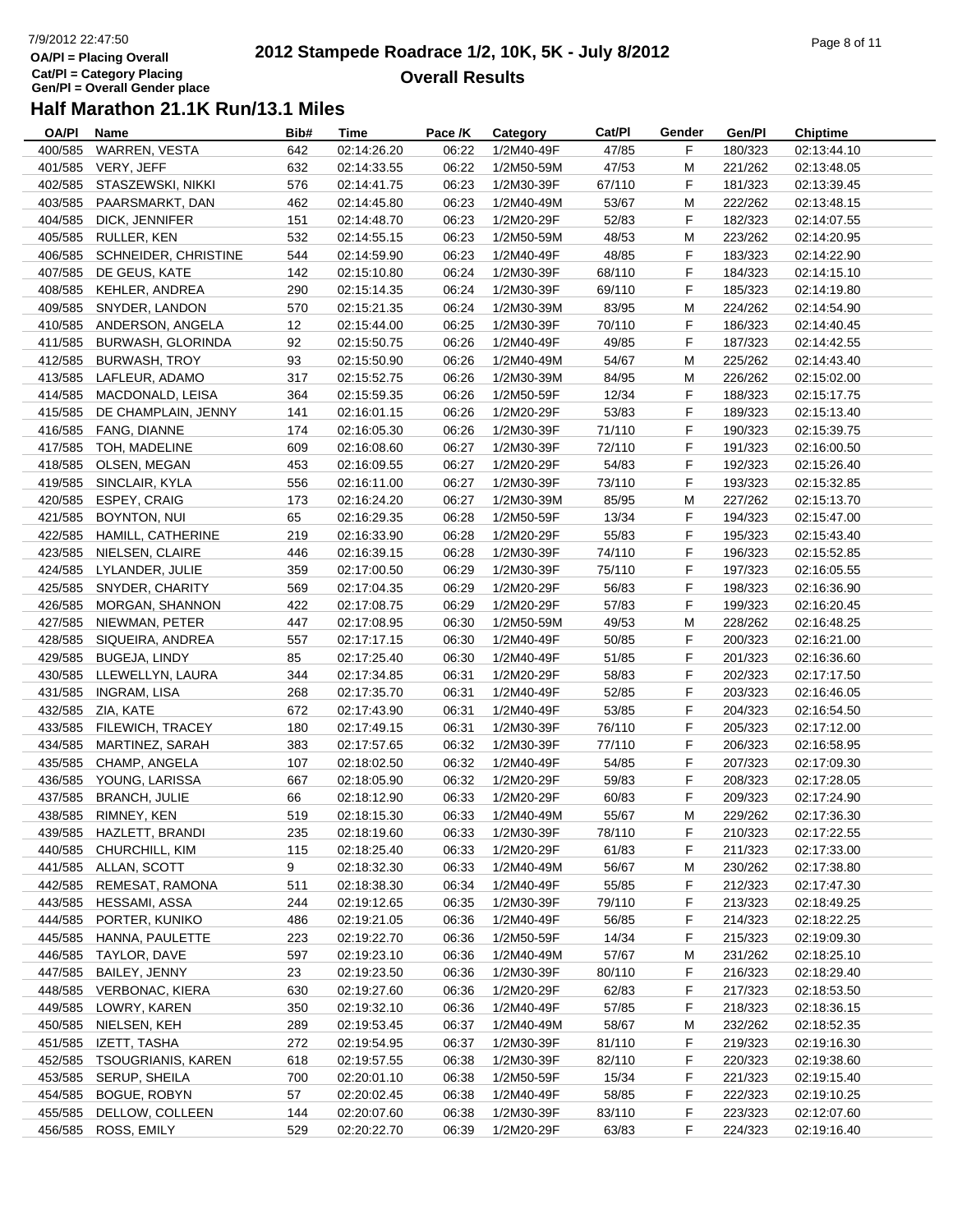## 7/9/2012 22:47:50**OA/Pl = Placing Overall Cat/Pl = Category Placing Gen/Pl = Overall Gender place**

#### **2012 Stampede Roadrace 1/2, 10K, 5K - July 8/2012**  $P_1$  of  $P_2$  of  $P_3$  of  $P_4$  of  $P_5$  of  $P_6$  of  $P_7$  of  $P_8$  of  $P_9$  of  $P_9$  of  $P_9$  of  $P_9$  of  $P_9$  of  $P_9$  of  $P_9$  of  $P_9$  of  $P_9$  of  $P_9$  of  $P_9$  of  $P_9$  of  $P_9$  of  $P_9$  of  $P_9$  of  $P_9$  of  $P_9$ **Overall Results**

| OA/PI   | Name                      | Bib# | Time        | Pace /K | Category   | Cat/PI | Gender | Gen/Pl  | Chiptime    |
|---------|---------------------------|------|-------------|---------|------------|--------|--------|---------|-------------|
| 457/585 | MALVAR, MICHELLE          | 375  | 02:20:31.70 | 06:39   | 1/2M30-39F | 84/110 | F      | 225/323 | 02:20:16.00 |
| 458/585 | WASYLCIW, CLARA           | 643  | 02:20:32.30 | 06:39   | 1/2M40-49F | 59/85  | F      | 226/323 | 02:19:30.85 |
| 459/585 | PODRUZNY, TRACY           | 484  | 02:20:37.95 | 06:39   | 1/2M40-49F | 60/85  | F      | 227/323 | 02:19:48.45 |
| 460/585 | MCCLELLAND, ELIZABETH     | 390  | 02:20:45.60 | 06:40   | 1/2M30-39F | 85/110 | F      | 228/323 | 02:19:49.00 |
| 461/585 | MODI, SIMA                | 416  | 02:21:04.20 | 06:41   | 1/2M30-39F | 86/110 | F      | 229/323 | 02:20:41.60 |
| 462/585 | LEWIS, MEREDITH           | 689  | 02:21:18.10 | 06:41   | 1/2M20-29F | 64/83  | F      | 230/323 | 02:20:11.75 |
| 463/585 | KETURAKIS, JENNIFER       | 294  | 02:21:19.20 | 06:41   | 1/2M30-39F | 87/110 | F      | 231/323 | 02:20:23.00 |
| 464/585 | OSTER, CARALYN            | 460  | 02:21:26.20 | 06:42   | 1/2M20-29F | 65/83  | F      | 232/323 | 02:21:13.55 |
| 465/585 | LEWIS, ALISON             | 336  | 02:22:14.05 | 06:44   | 1/2M40-49F | 61/85  | F      | 233/323 | 02:21:02.30 |
| 466/585 | LEE, DENNIS               | 327  | 02:22:16.50 | 06:44   | 1/2M30-39M | 86/95  | M      | 233/262 | 02:21:16.35 |
| 467/585 | <b>HARKER, HEATHER</b>    | 229  | 02:22:25.00 | 06:44   | 1/2M40-49F | 62/85  | F      | 234/323 | 02:21:34.60 |
| 468/585 | LENZ, EMMA                | 334  | 02:22:25.25 | 06:44   | 1/2M40-49F | 63/85  | F      | 235/323 | 02:22:24.25 |
|         | 469/585 GORDON, TERESA    | 204  | 02:22:25.30 | 06:44   | 1/2M30-39F | 88/110 | F      | 236/323 | 02:21:35.10 |
|         | 470/585 VAIL, CECILIA     | 621  | 02:22:54.30 | 06:46   | 1/2M50-59F | 16/34  | F      | 237/323 | 02:21:44.80 |
| 471/585 | KILDARE, CAROLYN          | 295  | 02:23:15.50 | 06:47   | 1/2M40-49F | 64/85  | F      | 238/323 | 02:22:26.70 |
| 472/585 | <b>GERRITS, CATHERINE</b> | 198  | 02:23:15.50 | 06:47   | 1/2M30-39F | 89/110 | F      | 239/323 | 02:22:26.95 |
| 473/585 | PACHECO, FABIO            | 692  | 02:23:28.75 | 06:48   | 1/2M40-49M | 59/67  | M      | 234/262 | 02:22:32.45 |
| 474/585 | LUHNING, RICHARD          | 351  | 02:23:31.75 | 06:48   | 1/2M60-69M | 10/14  | M      | 235/262 | 02:22:38.55 |
| 475/585 | CANTON, ANTHONY           | 102  | 02:23:39.40 | 06:48   | 1/2M30-39M | 87/95  | M      | 236/262 | 02:22:41.80 |
| 476/585 | MALVAR, GLADY             | 374  | 02:23:45.30 | 06:48   | 1/2M30-39M | 88/95  | M      | 237/262 | 02:23:29.40 |
| 477/585 | KOT, JENNIFER             | 307  | 02:24:20.85 | 06:50   | 1/2M30-39F | 90/110 | F      | 240/323 | 02:23:20.55 |
|         | 478/585 OWEN, DAVE        | 461  | 02:24:35.30 | 06:51   | 1/2M40-49M | 60/67  | M      | 238/262 | 02:23:44.05 |
| 479/585 | ASHRAFI, ZALMAI           | 20   | 02:24:39.15 | 06:51   | 1/2M30-39M | 89/95  | M      | 239/262 | 02:23:52.85 |
| 480/585 | DAY, TAMARA               | 140  | 02:24:39.15 | 06:51   | 1/2M40-49F | 65/85  | F      | 241/323 | 02:23:53.90 |
| 481/585 | PORTER, MELANIE           | 487  | 02:25:09.40 | 06:52   | 1/2M30-39F | 91/110 | F      | 242/323 | 02:24:11.80 |
| 482/585 | GAUDET, GREG              | 196  | 02:25:10.80 | 06:52   | 1/2M50-59M | 50/53  | M      | 240/262 | 02:25:10.80 |
| 483/585 | RIENDEAU, MARNEY          | 518  | 02:25:11.45 | 06:52   | 1/2M40-49F | 66/85  | F      | 243/323 | 02:25:10.85 |
|         |                           |      |             |         |            |        | F      |         |             |
| 484/585 | MCRUER, FELICITY          | 406  | 02:25:29.10 | 06:53   | 1/2M30-39F | 92/110 |        | 244/323 | 02:24:26.85 |
| 485/585 | PANKOSKI, CHRISTI         | 464  | 02:25:29.30 | 06:53   | 1/2M40-49F | 67/85  | F      | 245/323 | 02:24:26.85 |
| 486/585 | MCGREGOR, JACQUIE         | 397  | 02:25:36.10 | 06:54   | 1/2M30-39F | 93/110 | F      | 246/323 | 02:24:29.70 |
| 487/585 | DEW, JESSICA              | 150  | 02:26:02.30 | 06:55   | 1/2M20-29F | 66/83  | F      | 247/323 | 02:25:02.20 |
| 488/585 | SELSING, JUSTINE          | 550  | 02:26:05.00 | 06:55   | 1/2M20-29F | 67/83  | F      | 248/323 | 02:25:22.90 |
| 489/585 | CARRIER, BEN              | 105  | 02:26:06.65 | 06:55   | 1/2M30-39M | 90/95  | M      | 241/262 | 02:25:06.85 |
| 490/585 | LAING, DEBBIE             | 318  | 02:26:41.10 | 06:57   | 1/2M40-49F | 68/85  | F      | 249/323 | 02:25:49.85 |
| 491/585 | <b>BROWN, KENT</b>        | 74   | 02:26:47.70 | 06:57   | 1/2M50-59M | 51/53  | M      | 242/262 | 02:25:47.30 |
| 492/585 | <b>HEINRICHS, JOSETTE</b> | 238  | 02:27:22.20 | 06:59   | 1/2M60-69F | 2/6    | F      | 250/323 | 02:26:28.80 |
| 493/585 | THAUBERGER, TAREN         | 601  | 02:27:29.00 | 06:59   | 1/2M20-29F | 68/83  | F      | 251/323 | 02:26:31.40 |
|         | 494/585 ELIAS, JUDY       | 170  | 02:27:31.75 | 06:59   | 1/2M60-69F | 3/6    | F      | 252/323 | 02:26:41.80 |
|         | 495/585 MCCLURE, MARGARET | 392  | 02:27:32.65 | 06:59   | 1/2M40-49F | 69/85  | F      | 253/323 | 02:27:21.30 |
| 496/585 | NOSKY, JOANNE             | 449  | 02:27:32.80 | 06:59   | 1/2M40-49F | 70/85  | F      | 254/323 | 02:27:21.65 |
| 497/585 | KUNNEKE, MARTHINE         | 314  | 02:27:39.70 | 06:59   | 1/2M20-29F | 69/83  | F      | 255/323 | 02:26:32.30 |
| 498/585 | MILLER, LISA              | 413  | 02:28:11.30 | 07:01   | 1/2M20-29F | 70/83  | F      | 256/323 | 02:27:28.45 |
| 499/585 | KOHN, MAYA                | 303  | 02:28:11.50 | 07:01   | 1/2M20-29F | 71/83  | F      | 257/323 | 02:27:28.60 |
| 500/585 | KOVIC, BRENDA             | 683  | 02:29:03.35 | 07:03   | 1/2M50-59F | 17/34  | F      | 258/323 | 02:27:58.75 |
| 501/585 | BUTCHER, AMANDA           | 96   | 02:29:20.45 | 07:04   | 1/2M30-39F | 94/110 | F      | 259/323 | 02:28:11.15 |
| 502/585 | MARIA, ALLISON            | 377  | 02:29:20.45 | 07:04   | 1/2M40-49F | 71/85  | F      | 260/323 | 02:28:12.05 |
| 503/585 | MURAKAMI, KATRINA         | 430  | 02:29:31.10 | 07:05   | 1/2M20-29F | 72/83  | F      | 261/323 | 02:21:31.10 |
| 504/585 | <b>BARRETT, SHANON</b>    | 27   | 02:29:31.20 | 07:05   | 1/2M30-39F | 95/110 | F      | 262/323 | 02:21:31.20 |
| 505/585 | CALLAGHAN, DAVID          | 693  | 02:30:15.50 | 07:07   | 1/2M60-69M | 11/14  | M      | 243/262 | 02:29:17.65 |
| 506/585 | WONDERHAM, LINDSEY        | 659  | 02:30:29.70 | 07:07   | 1/2M30-39F | 96/110 | F      | 263/323 | 02:29:24.30 |
| 507/585 | MACDONNELL, JENNIFER      | 366  | 02:30:54.10 | 07:09   | 1/2M30-39F | 97/110 | F      | 264/323 | 02:29:57.95 |
| 508/585 | NASON, GREG               | 685  | 02:31:29.95 | 07:10   | 1/2M40-49M | 61/67  | M      | 244/262 | 02:30:20.25 |
| 509/585 | <b>EBBINGHOFF, REEGAN</b> | 168  | 02:31:35.85 | 07:11   | 1/2M30-39F | 98/110 | F      | 265/323 | 02:30:33.90 |
| 510/585 | MITTON-GRAFF, JULIA       | 415  | 02:31:35.90 | 07:11   | 1/2M30-39F | 99/110 | F      | 266/323 | 02:31:35.70 |
| 511/585 | LONGTIN, KRISTIN          | 346  | 02:32:41.40 | 07:14   | 1/2M20-29F | 73/83  | F      | 267/323 | 02:31:41.90 |
| 512/585 | THOMAS, SHANNON           | 602  | 02:32:58.75 | 07:15   | 1/2M40-49F | 72/85  | F.     | 268/323 | 02:31:49.75 |
| 513/585 | SMALES, DEAN              | 558  | 02:34:19.55 | 07:18   | 1/2M40-49M | 62/67  | M      | 245/262 | 02:33:27.15 |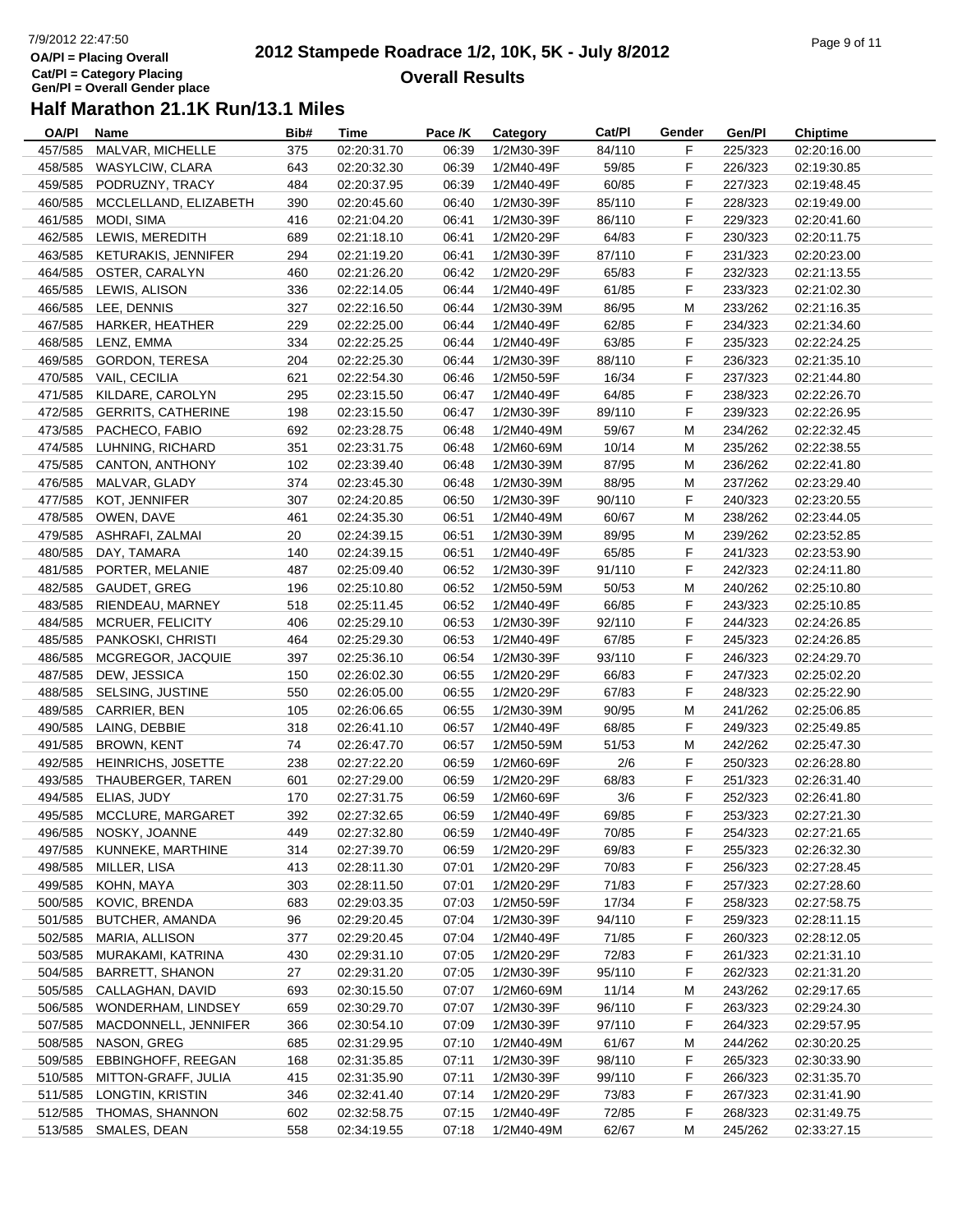## 7/9/2012 22:47:51**OA/Pl = Placing Overall Cat/Pl = Category Placing Gen/Pl = Overall Gender place**

#### **2012 Stampede Roadrace 1/2, 10K, 5K - July 8/2012** Page 10 of 11 **Overall Results**

| OA/PI   | Name                      | Bib# | Time        | Pace /K | Category                 | Cat/PI  | Gender | Gen/Pl  | <b>Chiptime</b> |
|---------|---------------------------|------|-------------|---------|--------------------------|---------|--------|---------|-----------------|
| 514/585 | NIEDLING, ALISON          | 444  | 02:34:30.70 | 07:19   | 1/2M20-29F               | 74/83   | F      | 269/323 | 02:33:46.20     |
| 515/585 | <b>BROOKS, MICHELLE</b>   | 71   | 02:35:57.90 | 07:23   | 1/2M30-39F               | 100/110 | F      | 270/323 | 02:34:57.55     |
| 516/585 | <b>BROOKS, MATTHEW</b>    | 70   | 02:35:58.70 | 07:23   | 1/2M30-39M               | 91/95   | M      | 246/262 | 02:34:58.70     |
| 517/585 | KANSKI, AUDRA             | 284  | 02:36:13.70 | 07:24   | 1/2M30-39F               | 101/110 | F      | 271/323 | 02:35:24.60     |
| 518/585 | DULLEY, SUE               | 164  | 02:36:27.60 | 07:24   | 1/2M60-69F               | 4/6     | F      | 272/323 | 02:35:18.60     |
| 519/585 | STEVENS, JONATHAN         | 579  | 02:37:05.00 | 07:26   | 1/2M30-39M               | 92/95   | M      | 247/262 | 02:36:41.25     |
| 520/585 | <b>CROCKER, MARK</b>      | 130  | 02:37:45.40 | 07:28   | 1/2M50-59M               | 52/53   | M      | 248/262 | 02:37:15.30     |
| 521/585 | GULINAO, CATHERINE        | 210  | 02:37:56.35 | 07:29   | 1/2M20-29F               | 75/83   | F      | 273/323 | 02:36:43.35     |
| 522/585 | MANABAT, SHELDON          | 376  | 02:37:56.45 | 07:29   | 1/2M20-29M               | 30/31   | M      | 249/262 | 02:36:42.65     |
| 523/585 | <b>HICKMAN, TIBOR</b>     | 247  | 02:38:27.15 | 07:30   | 1/2M60-69M               | 12/14   | M      | 250/262 | 02:37:53.75     |
| 524/585 | PINNOW, ALISON            | 483  | 02:38:27.75 | 07:30   | 1/2M30-39F               | 102/110 | F      | 274/323 | 02:37:19.20     |
| 525/585 | <b>BOCKUS, PAMELA</b>     | 56   | 02:38:27.75 | 07:30   | 1/2M20-29F               | 76/83   | F      | 275/323 | 02:37:19.70     |
| 526/585 | HEWITT, KAREN             | 245  | 02:39:58.45 | 07:34   | 1/2M50-59F               | 18/34   | F      | 276/323 | 02:38:52.15     |
| 527/585 | MAIANI, MEGHAN            | 372  | 02:40:10.90 | 07:35   | 1/2M20-29F               | 77/83   | F      | 277/323 | 02:39:19.05     |
| 528/585 | MACNEIL-MAH, JESSICA      | 369  | 02:40:16.05 | 07:35   | 1/2M20-29F               | 78/83   | F      | 278/323 | 02:39:54.45     |
| 529/585 | <b>BLOCK, TANIA</b>       | 55   | 02:40:20.25 | 07:35   | 1/2M40-49F               | 73/85   | F      | 279/323 | 02:39:19.15     |
| 530/585 | TRYBUCH, BRENDA           | 617  | 02:40:33.20 | 07:36   | 1/2M40-49F               | 74/85   | F      | 280/323 | 02:39:23.05     |
|         |                           |      |             |         |                          |         | F      |         |                 |
| 531/585 | DOETZEL, HEATHER          | 156  | 02:41:12.65 | 07:38   | 1/2M40-49F<br>1/2M40-49M | 75/85   |        | 281/323 | 02:40:35.05     |
| 532/585 | ORR, ROB                  | 459  | 02:41:26.25 | 07:39   |                          | 63/67   | M      | 251/262 | 02:40:23.95     |
| 533/585 | STASIUK, COREY            | 575  | 02:41:32.50 | 07:39   | 1/2M40-49M               | 64/67   | M      | 252/262 | 02:40:21.80     |
| 534/585 | KNICKLE, NANCY            | 300  | 02:42:00.00 | 07:40   | 1/2M50-59F               | 19/34   | F      | 282/323 | 02:40:56.05     |
| 535/585 | CLAMP, AIA                | 119  | 02:42:33.75 | 07:42   | 1/2M30-39F               | 103/110 | F      | 283/323 | 02:41:36.35     |
| 536/585 | HUTCHINSON, JANET         | 262  | 02:42:51.55 | 07:43   | 1/2M50-59F               | 20/34   | F      | 284/323 | 02:41:43.60     |
| 537/585 | <b>TOREN, BELLANNE</b>    | 613  | 02:43:10.90 | 07:43   | 1/2M50-59F               | 21/34   | F      | 285/323 | 02:43:10.70     |
| 538/585 | MOYNIHAN, DANA            | 425  | 02:43:40.10 | 07:45   | 1/2M20-29F               | 79/83   | F      | 286/323 | 02:42:37.25     |
|         | 539/585 VARGHESE, JEJU    | 628  | 02:43:48.70 | 07:45   | 1/2M30-39M               | 93/95   | M      | 253/262 | 02:40:41.85     |
|         | 540/585 VELASQUEZ, CARMEN | 629  | 02:43:49.75 | 07:45   | 1/2M30-39F               | 104/110 | F      | 287/323 | 02:40:42.30     |
| 541/585 | DREVER, SUSAN             | 162  | 02:44:07.95 | 07:46   | 1/2M30-39F               | 105/110 | F      | 288/323 | 02:43:05.25     |
| 542/585 | YARDLEY, BRANDY           | 664  | 02:44:38.90 | 07:48   | 1/2M30-39F               | 106/110 | F      | 289/323 | 02:43:31.90     |
| 543/585 | SMITH, LINDA              | 566  | 02:44:39.45 | 07:48   | 1/2M50-59F               | 22/34   | F      | 290/323 | 02:43:32.90     |
| 544/585 | MURASAN, ELENA            | 431  | 02:46:03.35 | 07:52   | 1/2M40-49F               | 76/85   | F      | 291/323 | 02:45:01.60     |
| 545/585 | <b>HAUGEN, TERRI</b>      | 234  | 02:46:03.80 | 07:52   | 1/2M40-49F               | 77/85   | F      | 292/323 | 02:45:02.10     |
| 546/585 | WRAY, DONNA               | 662  | 02:46:04.60 | 07:52   | 1/2M50-59F               | 23/34   | F      | 293/323 | 02:45:02.15     |
| 547/585 | ROBBLEE, PAULINE          | 523  | 02:47:55.55 | 07:57   | 1/2M50-59F               | 24/34   | F      | 294/323 | 02:46:49.25     |
| 548/585 | PIATKIEWICZ, EWA          | 481  | 02:47:55.80 | 07:57   | 1/2M40-49F               | 78/85   | F      | 295/323 | 02:46:50.55     |
| 549/585 | HATCH, FALON              | 233  | 02:49:17.40 | 08:01   | 1/2M20-29F               | 80/83   | F      | 296/323 | 02:48:14.40     |
| 550/585 | FREY, LYNDA               | 190  | 02:50:04.50 | 08:03   | 1/2M50-59F               | 25/34   | F      | 297/323 | 02:49:28.30     |
| 551/585 | KEILLOR, PATTI            | 292  | 02:50:49.65 | 08:05   | 1/2M50-59F               | 26/34   | F      | 298/323 | 02:50:47.90     |
| 552/585 | <b>WILLIAMS, RUTH</b>     | 654  | 02:51:21.75 | 08:07   | 1/2M50-59F               | 27/34   | F      | 299/323 | 02:51:21.60     |
|         | 553/585 FAYYAZ, SARAH     | 176  | 02:51:55.60 | 08:08   | 1/2M40-49F               | 79/85   | F      | 300/323 | 02:51:10.40     |
| 554/585 | PYNN, ALEXANDRA           | 496  | 02:54:08.45 | 08:15   | 1/2M19&UF                | $5/5$   | F      | 301/323 | 02:54:02.65     |
| 555/585 | PYNN, BRIAN               | 497  | 02:54:09.00 | 08:15   | 1/2M40-49M               | 65/67   | M      | 254/262 | 02:54:03.60     |
| 556/585 | RACZ, PAM                 | 499  | 02:55:25.45 | 08:18   | 1/2M30-39F               | 107/110 | F      | 302/323 | 02:55:23.40     |
| 557/585 | LARSON, BRENDA            | 320  | 02:56:53.25 | 08:22   | 1/2M40-49F               | 80/85   | F.     | 303/323 | 02:55:48.45     |
| 558/585 | <b>GURBUZ, MONICA</b>     | 211  | 02:58:03.80 | 08:26   | 1/2M30-39F               | 108/110 | F      | 304/323 | 02:57:32.50     |
| 559/585 | MACAULAY, CHRISTY         | 361  | 02:58:03.95 | 08:26   | 1/2M30-39F               | 109/110 | F.     | 305/323 | 02:57:32.15     |
| 560/585 | GILJE, MARY               | 199  | 02:58:30.95 | 08:27   | 1/2M40-49F               | 81/85   | F      | 306/323 | 02:58:29.55     |
| 561/585 | DORCHAK, RHIAN            | 158  | 02:59:42.85 | 08:31   | 1/2M20-29F               | 81/83   | F.     | 307/323 | 02:58:51.85     |
| 562/585 | <b>BOUCHARD, EMILIE</b>   | 61   | 02:59:42.90 | 08:31   | 1/2M20-29F               | 82/83   | F      | 308/323 | 02:58:51.65     |
| 563/585 | MATTHEWS, JENNIFER        | 386  | 03:02:58.45 | 08:40   | 1/2M40-49F               | 82/85   | F      | 309/323 | 03:01:54.05     |
|         |                           |      |             |         |                          |         |        |         |                 |
| 564/585 | LYNN, HOWARD              | 687  | 03:03:06.40 | 08:40   | 1/2M60-69M               | 13/14   | M      | 255/262 | 03:02:12.30     |
| 565/585 | <b>BURTON, NICHOLAS</b>   | 91   | 03:03:47.95 | 08:42   | 1/2M30-39M               | 94/95   | M      | 256/262 | 03:03:24.25     |
| 566/585 | <b>BENSON, TRENT</b>      | 42   | 03:05:53.10 | 08:48   | 1/2M50-59M               | 53/53   | M      | 257/262 | 03:04:49.90     |
| 567/585 | <b>BENSON, BONNIE</b>     | 41   | 03:05:53.30 | 08:48   | 1/2M50-59F               | 28/34   | F      | 310/323 | 03:04:50.30     |
| 568/585 | JOHNSTON, ADAM            | 279  | 03:05:54.65 | 08:48   | 1/2M20-29M               | 31/31   | M      | 258/262 | 03:05:50.65     |
| 569/585 | ABREY, AUTUMN             | 1.   | 03:05:55.05 | 08:48   | 1/2M20-29F               | 83/83   | F.     | 311/323 | 03:05:50.95     |
|         | 570/585 FOCKLER, MERIDEE  | 183  | 03:06:53.65 | 08:51   | 1/2M50-59F               | 29/34   | F      | 312/323 | 03:06:51.55     |